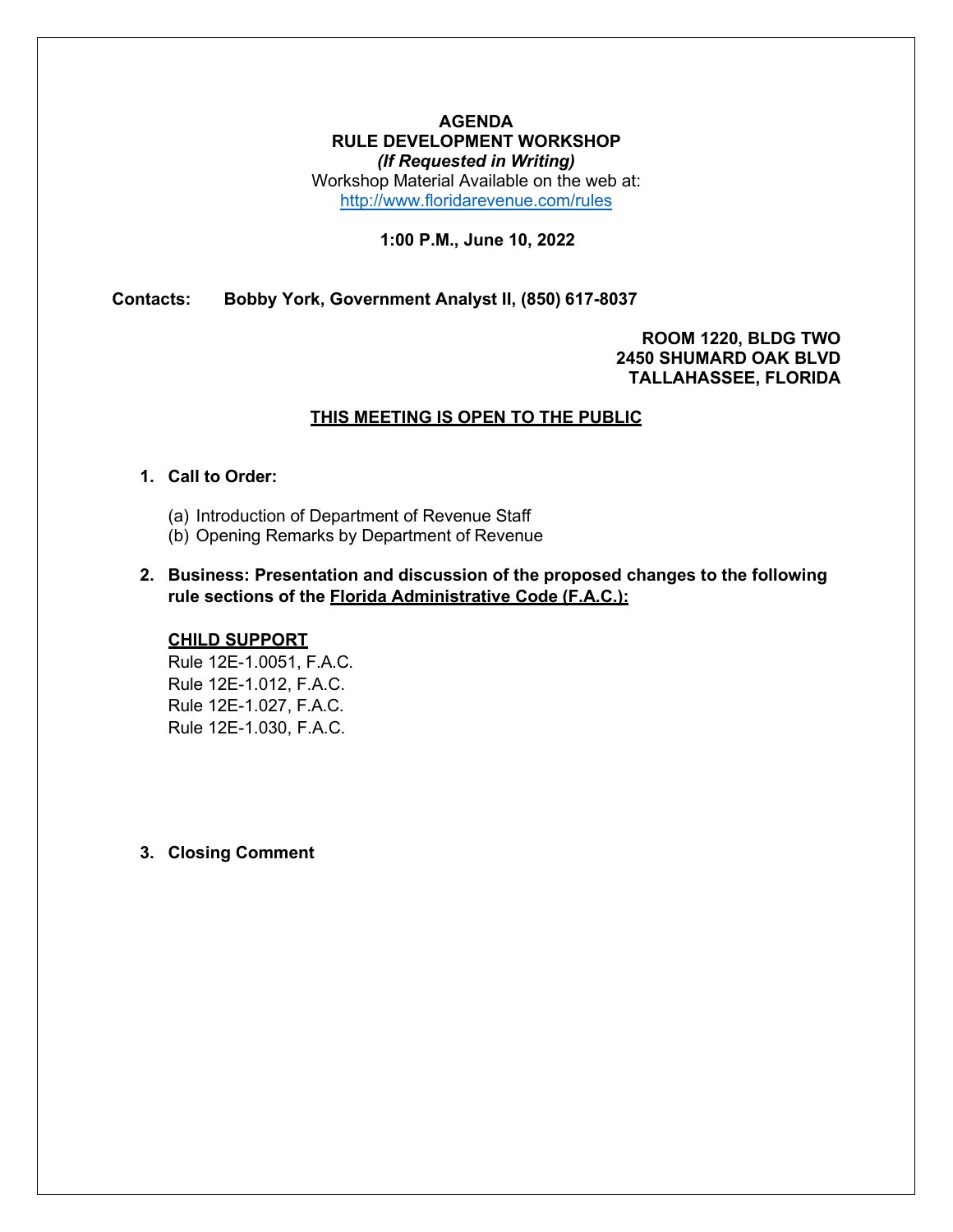# Section I Notice of Development of Proposed Rules and Negotiated Rulemaking

#### **[DEPARTMENT OF REVENUE](https://www.flrules.org/gateway/department.asp?id=12)**

#### **[Division of Child Support Enforcement](https://www.flrules.org/gateway/organization.asp?id=37)**

|            | <b>RULE NOS.: RULE TITLES:</b>          |
|------------|-----------------------------------------|
| 12E-1.0051 | Undistributable Collections             |
| 12E-1.012  | <b>Consumer Reporting Agencies</b>      |
| 12E-1.027  | Written Agreements for Payment of Past- |
|            | Due Support                             |
| 12E-1.030  | Administrative Establishment of Child   |
|            | <b>Support Obligations</b>              |

PURPOSE AND EFFECT: The purpose of the proposed amendments to Rule 12E-1.0051, F.A.C. (Undistributable Collections), is to update the Department's procedures for processing undistributable collections, to provide procedures for processing uncashed checks for less than ten dollars, to incorporate, by reference, the Notice of Uncashed Check (CS-FM166) and Request for Disbursement Denied (CS-FM127), and to remove the Request for Refund (CS-FM 125) that will no longer be used to reclaim a collection.

The purpose of the proposed amendments to Rule 12E-1.012,

F.A.C. (Consumer Reporting Agencies), is to incorporate, by reference, changes to replace "written agreement" with "payment agreement" in the Notice of Decision Concerning Report to Consumer Reporting Agencies (CS-EF62).

The purpose of the proposed amendments to Rule 12E-1.027,

F.A.C. (Written Agreements for Payment of Past-Due Support), is to add a "payment agreement" as an agreement entered into by the Department and an obligor that sets the terms for payment of past-due support.

The purpose of the proposed amendments to Rule 12E-1.030,

F.A.C. (Administrative Establishment of Child Support Obligations), is to update the procedures for termination of an administrative support order or support obligation, incorporating, by reference, new and revised forms used to terminate an administrative support order or support obligation. SUBJECT AREA TO BE ADDRESSED: Updates to child support rules and forms regarding undistributable collections, written payment agreements, and termination of an administrative support order or support obligation.

RULEMAKING AUTHORITY: [61.13\(1\)\(b\)7.,](https://www.flrules.org/gateway/statute.asp?id=61.13(1)(b)7) [61.1354\(5\),](https://www.flrules.org/gateway/statute.asp?id=%2061.1354(5))

[61.14\(1\)\(d\),](https://www.flrules.org/gateway/statute.asp?id=%2061.14(1)(d)) [409.2557\(3\)\(f\),](https://www.flrules.org/gateway/statute.asp?id=%20409.2557(3)(f)) (i), (j), (p), [409.2558\(3\),](https://www.flrules.org/gateway/statute.asp?id=%20409.2558(3)) [409.2558\(9\),](https://www.flrules.org/gateway/statute.asp?id=%20409.2558(9)) [409.246\(17\),](https://www.flrules.org/gateway/statute.asp?id=%20409.246(17)) [409.2563,](https://www.flrules.org/gateway/statute.asp?id=%20409.2563) [409.25633,](https://www.flrules.org/gateway/statute.asp?id=%20409.25633) [409.2564\(13\)](https://www.flrules.org/gateway/statute.asp?id=%20409.2564(13)%20FS) [FS.](https://www.flrules.org/gateway/statute.asp?id=%20409.2564(13)%20FS)

LAW IMPLEMENTED: [61.1354,](https://www.flrules.org/gateway/statute.asp?id=61.1354) [409.2558\(3\),](https://www.flrules.org/gateway/statute.asp?id=%20409.2558(3)) [409.2558\(5\),](https://www.flrules.org/gateway/statute.asp?id=%20409.2558(5)) [409.256,](https://www.flrules.org/gateway/statute.asp?id=%20409.256) [409.2561\(1\),](https://www.flrules.org/gateway/statute.asp?id=%20409.2561(1)) (2)(b), (3), [409.2563,](https://www.flrules.org/gateway/statute.asp?id=%20409.2563) [409.25633,](https://www.flrules.org/gateway/statute.asp?id=%20409.25633) [409.2564\(4\),](https://www.flrules.org/gateway/statute.asp?id=%20409.2564(4)) [409.2598 FS.](https://www.flrules.org/gateway/statute.asp?id=%20409.2598%20FS)

IF REQUESTED IN WRITING AND NOT DEEMED UNNECESSARY BY THE AGENCY HEAD, A RULE DEVELOPMENT WORKSHOP WILL BE HELD AT THE DATE, TIME AND PLACE SHOWN BELOW:

DATE AND TIME: Friday, June 10, 2022, at 1:00 P.M.

PLACE: 2450 Shumard Oak Boulevard, Building 2, Room 1220, Tallahassee, Florida

Pursuant to the provisions of the Americans with Disabilities Act, any person requiring special accommodations to participate in this workshop/meeting is asked to advise the agency at least 48 hours before the workshop/meeting by contacting: Bobby York at [Bobby.York@floridarevenue.com.](mailto:Bobby.York@floridarevenue.com) If you are hearing or speech impaired, please contact the agency using the Florida Relay Service, 1(800)955-8771 (TDD) or 1(800)955-8770 (Voice).

THE PERSON TO BE CONTACTED REGARDING THE PROPOSED RULE DEVELOPMENT AND A COPY OF THE PRELIMINARY DRAFT, IF AVAILABLE, IS: Bobby

York, Child Support Program, Department of Revenue, 2450 Shumard Oak Blvd., Suite 2-4466, Tallahassee, Florida 32399- 0184, telephone[:](mailto:Bobby.York@floridarevenue.com) (850)617-8037, email: [Bobby.York@floridarevenue.com.](mailto:Bobby.York@floridarevenue.com)

THE PRELIMINARY TEXT OF THE PROPOSED RULE DEVELOPMENT IS AVAILABLE AT NO CHARGE FROM THE CONTACT PERSON LISTED ABOVE.

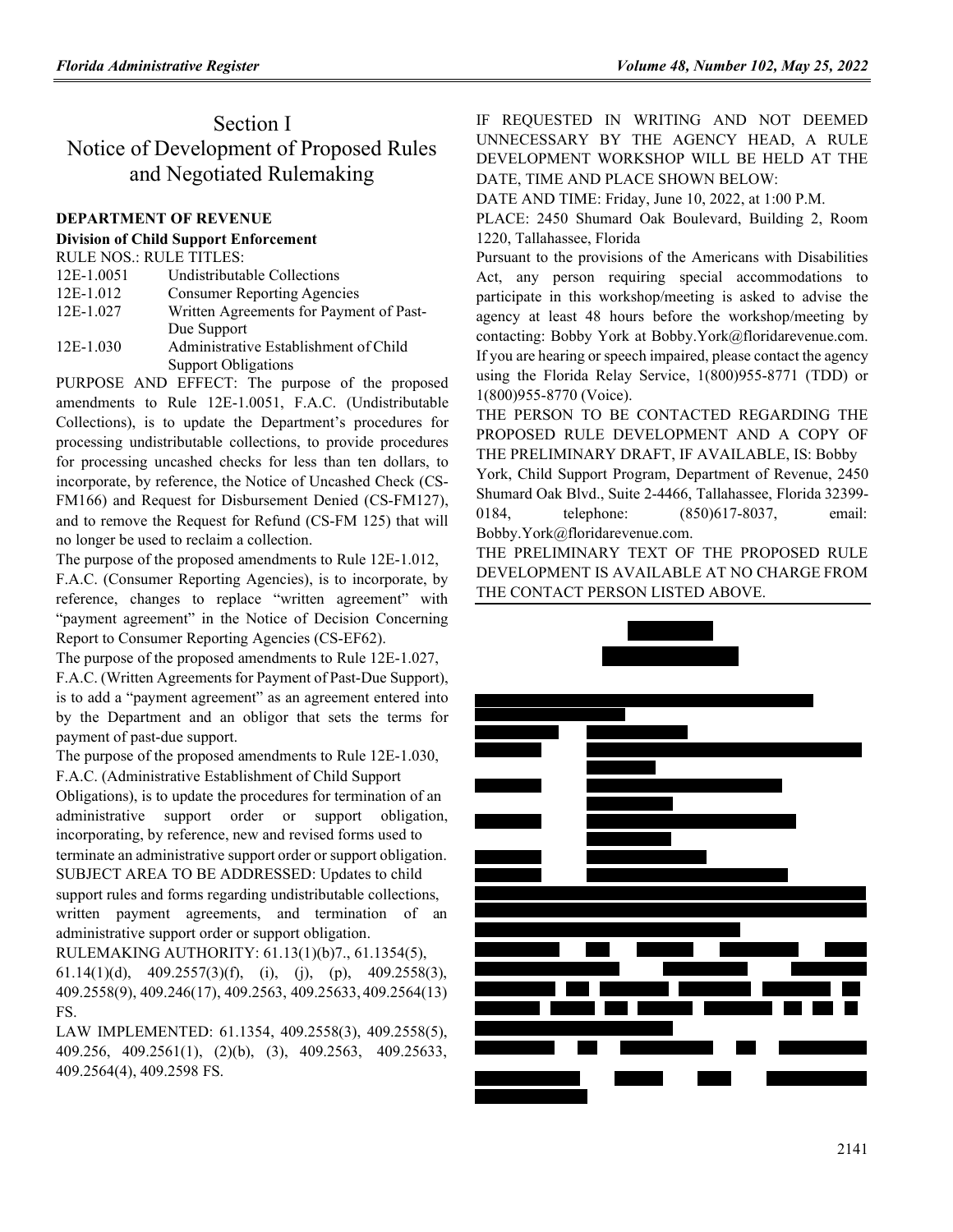# STATE OF FLORIDA DEPARTMENT OF REVENUE CHAPTER 12E-1, FLORIDA ADMINISTRATIVE CODE CHILD SUPPORT PROGRAM AMENDING RULES 12E-1.0051, 12E-1.012, 12E-1.027, AND 12E-1.030

### **12E-1.0051 Undistributable Collections.**

(1) Introduction. The Department is responsible for distribution of child support payments under section 409.2558, F.S. When the Department is unable to disburse the payment to the final intended recipient, the provisions of this rule apply shall be applied.

(2) Definitions. For purposes of this rule:

(a) "Final intended recipient" means a eustodial parent, caregiver, noncustodial parent, a parent's or caregiver's estate, or a state, country, or Federal agency providing Title IV-D services, including those agencies administering programs under Title IV-A (Temporary Assistance for Needy Families), Title IV-E (Foster Care), or and Title XIX (Medicaid) of the Social Security Act.

(b) "Obligee" means the person to whom support payments are made pursuant to an alimony or child support order.

(c) "Obligor" means a person who is responsible for making support payments pursuant to an alimony or child support order.

(d) "Undistributable collection" means is defined by the social and economic assistance provisions in section 409.2554(14), F.S., to mean a support payment received by the Department that which the Department determines cannot be distributed to the final intended recipient, as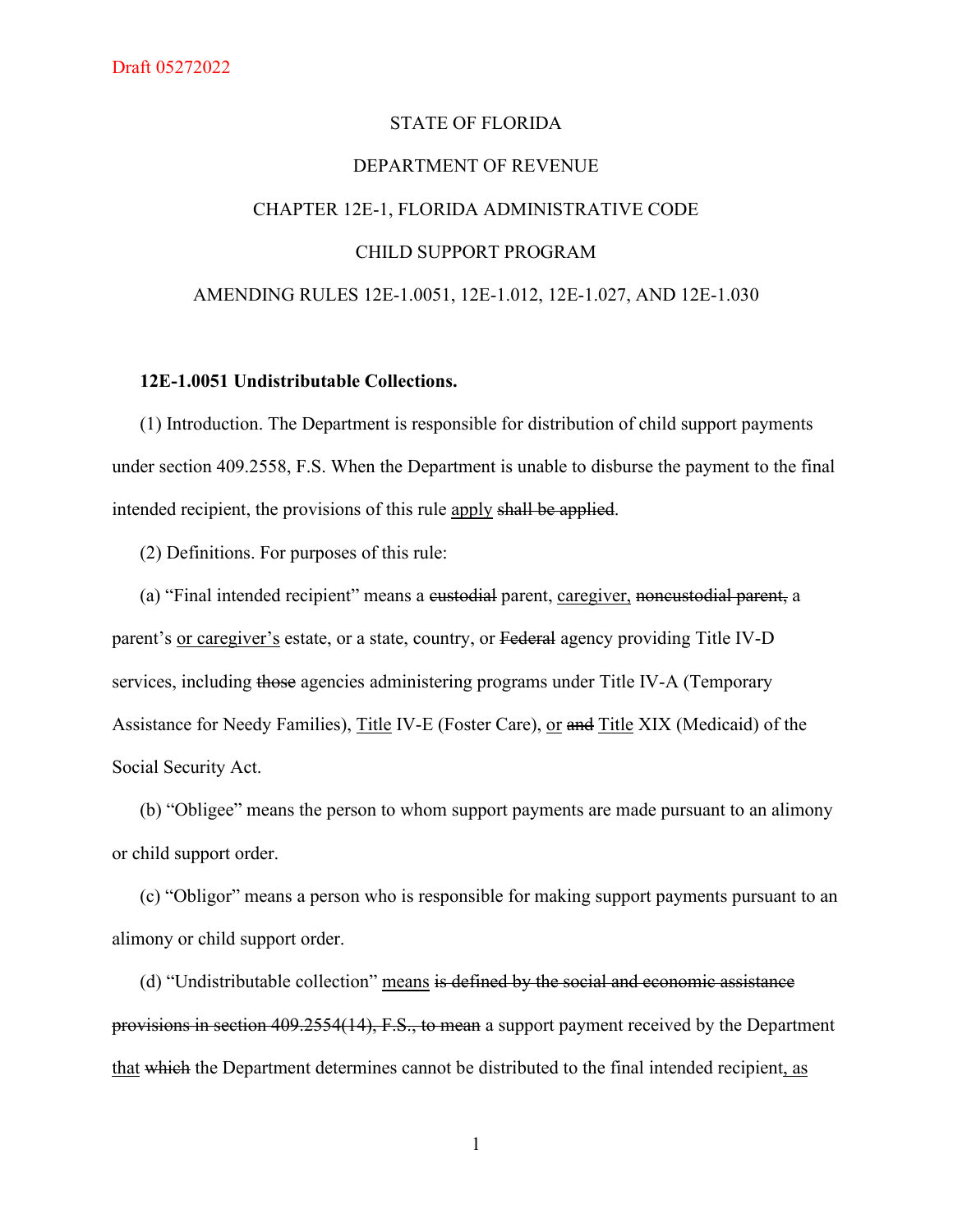### defined by section 409.2554(17), F.S.

(3) Undistributable Collection Processing.

(a) The Department will consider a collection undistributable when:

1. The final intended recipient is deceased and the Department cannot locate the individual's final intended recipient's estate or the estate does not claim the funds.

2. The final intended recipient cannot be found after making reasonable efforts to locate the individual.

a.(b) The Department will use the following sources to try to find the final intended recipient. If the final intended recipient is deceased, location searches under subparagraphs 1. through 6. are not required. Reasonable efforts to locate a final intended recipient are considered complete exhausted when, at a minimum, searches of the Department's automated case management computer system, available electronic data exchange information from other state and federal agencies, and information available from a contractor providing location services to the Department, if any, following sources have taken place and the Department has not found the individual final intended recipient.

1. Department's automated case management computer system, to include electronic searches with multiple sources and responses from the Federal Parent Locator Service, as required in 45 CFR 303.70. This search includes the obligor, obligee, and children.

2. Florida Department of Highway Safety and Motor Vehicles.

3. Florida Department of Economic Opportunity. This search includes employment, wage, unemployment, and Workers' Compensation records.

4. Florida Department of Corrections.

5. Location sources available from an out-sourced location vendor, subject to a contractual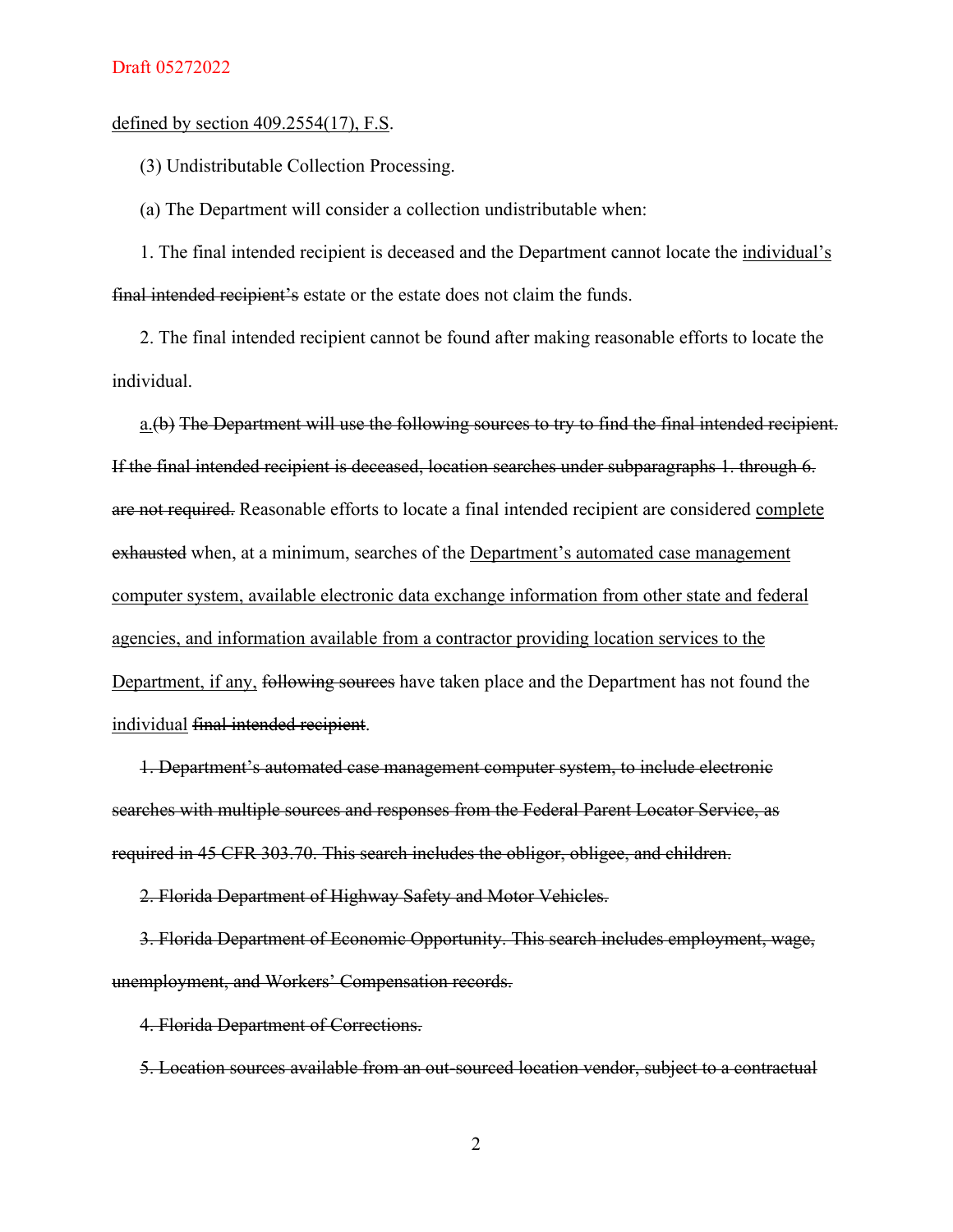agreement between the Department and vendor.

6. Secure Internet locate sites, as determined on a case-by-case basis.

b.(e) If the searches under subparagraph (a) 2.a. subparagraphs (b) 1. through 6. find the final intended recipient, the Department disburses the payment.

c.(d) If the searches under subparagraph (a) 2.a. subparagraphs (b) 1. through 6. do not find the final intended recipient, the payment eollection is considered undistributable.

(b) The Department will shall process the undistributable collections esollection in priority order as provided in section 409.2558(3), F.S.

(e) When the obligor has more than one support order with a past-due balance being enforced by the Department, the Department shall notify the obligor by certified mail, restricted delivery, return receipt requested, of its intent to apply the collection to the obligor's other cases, according to section 409.2558(3)(b)6., F.S. If the address of the obligor is unknown, the Department will try to find the obligor using sources referenced in paragraph (b) of this subsection.

(f) If the obligor disagrees with the Department's plan to apply the collection to the obligor's other cases and a petition is filed in circuit court and served on the Department within 30 calendar days of the mailing date of notice, the Department will not apply the collection to the obligor's other cases unless the court enters an order for the Department to apply the collection to the obligor's other cases.

(g) When the Department has processed the collections as required in section 409.2558(3)(b)6., F.S., and there are collections remaining, the Department will refund the remaining collections to the obligor if the address of the obligor is known. If the address of the obligor is unknown, the Department will try to find the obligor using sources referenced in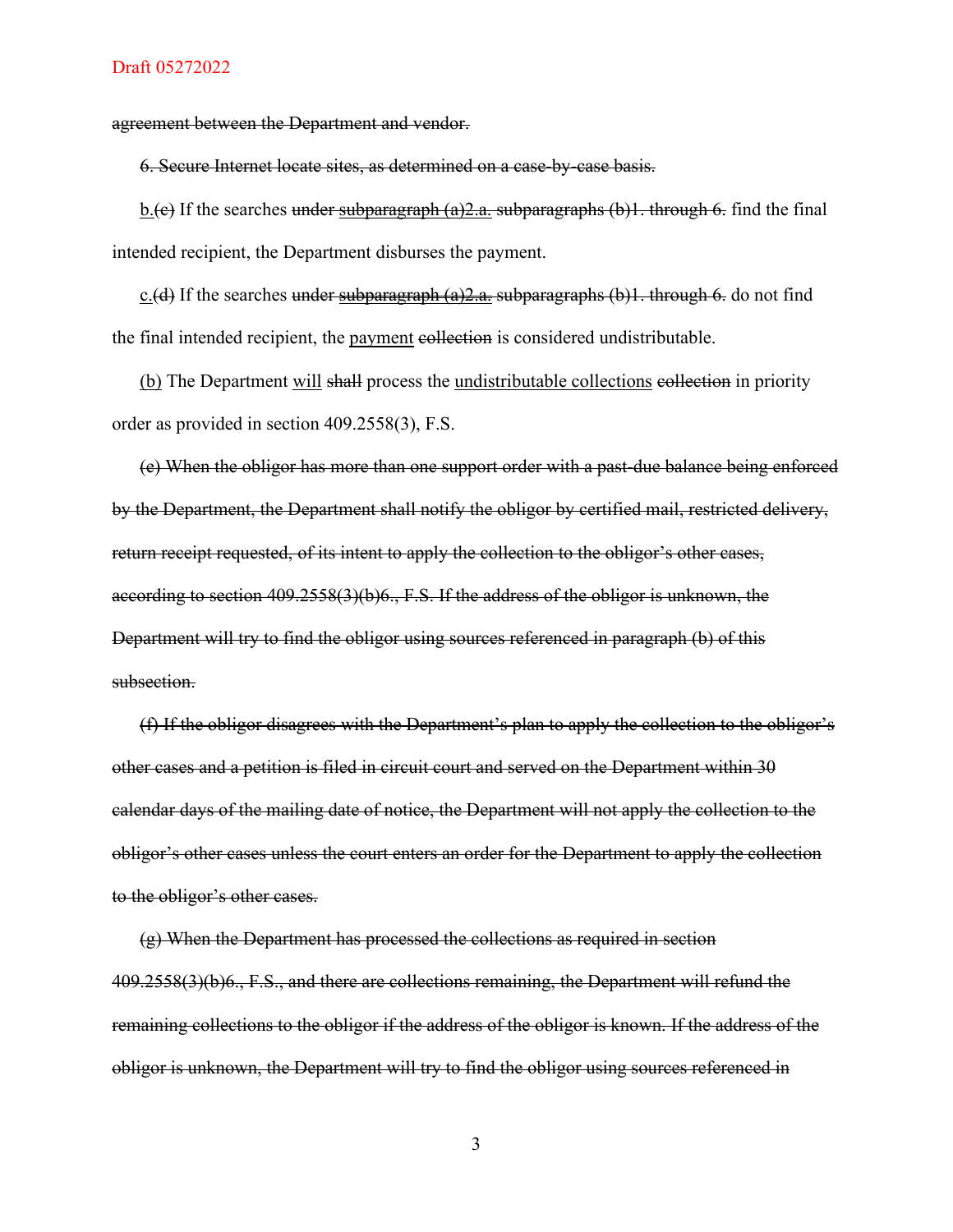paragraph (b) of this subsection.

(4) Uncashed Checks for Less Than Ten Dollars.

(a) When the Department has sent one or more paper checks totaling less than ten dollars to the final intended recipient, and the individual has not cashed the check within 180 days of the issue date and does not have an established method of electronic disbursement, the Department will hold the collection for processing as program income.

1. The Department sends a Notice of Uncashed Check (CS-FM166) to the final intended recipient's last known address by regular mail. The notice states the Department's intention to process the collection as program income unless the individual contacts the Department to have the collection reissued. Form CS-FM166,

(http://www.flrules.org/Gateway/reference.asp?No=Ref-\_\_\_\_\_), is incorporated herein by reference, effective xx/xx.

2. If the final intended recipient does not contact the Department within 30 days of the date of the notice, the Department will process the collection as program income, crediting the federal share of the collection to the federal government and the state share of the collection to the General Revenue Fund.

3. If the final intended recipient contacts the Department after the collection has been processed as program income, the Department will handle the request to claim the collection as provided in subsection (6).

(5)(4) Undistributed Collections for Ninety-Nine Cents or Less.

(a) If the Department has sent one or more paper checks totaling ninety-nine cents or less to a final intended recipient, the final intended recipient has not cashed the check(s) within 180 days of the issue date on the check(s), the collection(s) is the only remaining payment due to the final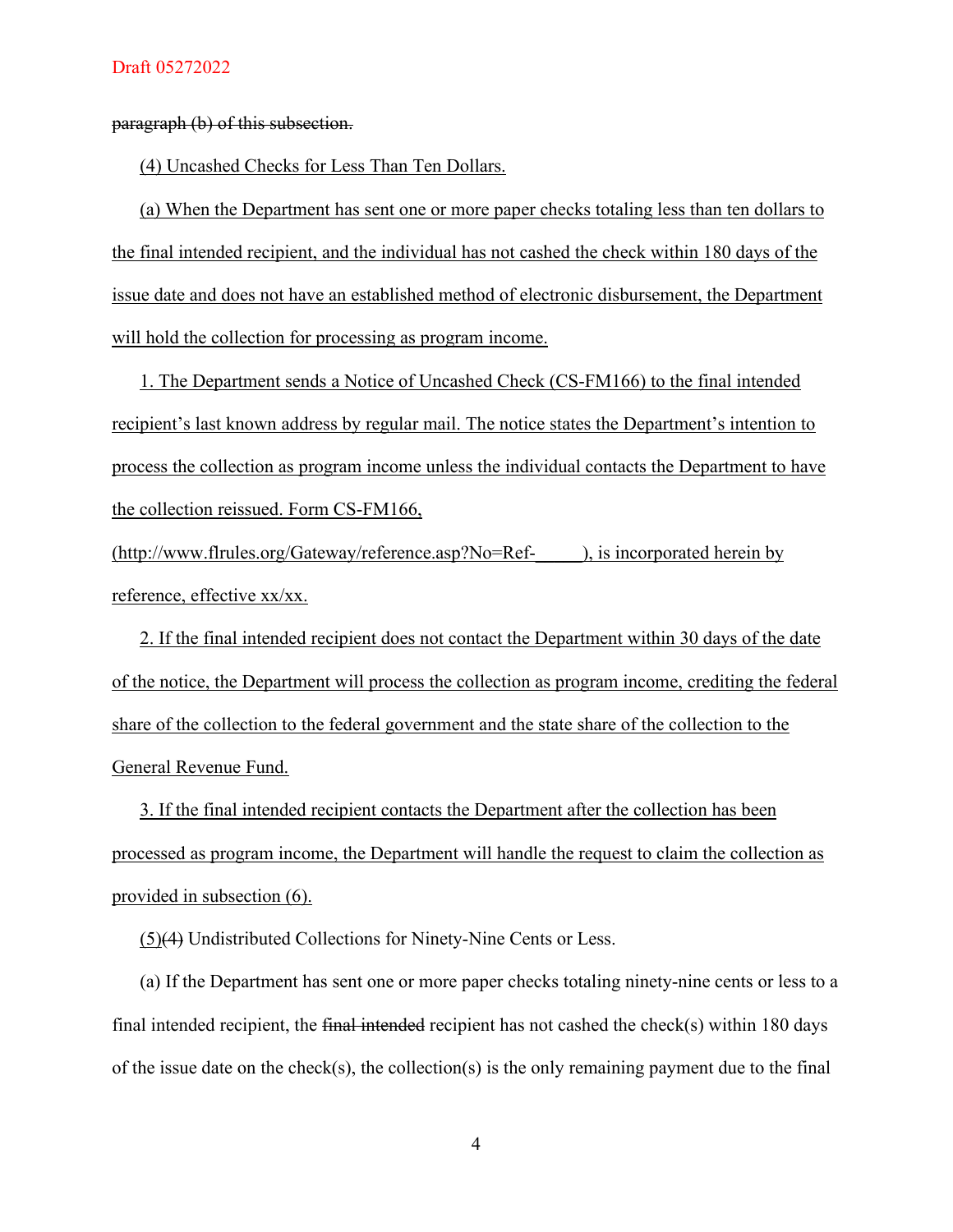intended recipient, and the individual final intended recipient does not have an established method of electronic disbursement, the Department will shall process the collection as program income.

(b) If the Department identifies undistributed collections totaling ninety-nine cents or less on a closed case and the collection is the only remaining collection due to the final intended recipient, the Department processes shall process the collection as program income without attempting to locate the final intended recipient.

(6)(5) Claiming Reclamation of Undistributable Collections.

(a) The final intended recipient may claim reclaim undistributable collections retained as program income. The individual final intended recipient may not claim reclaim an undistributable collection if the collection was applied to bad check charges because the obligor's payment is returned to the Department Child Support Enforcement Program for insufficient funds, overpayments, state-assigned arrears, administrative costs, other cases in which the obligor owes past-due support, or the collection was returned to the obligor. The individual final intended recipient may contact the Department local child support office or contact the Child Support Enforcement Program Office and ask for the Payment Processing Unit, and to request the collection be disbursed a reclamation form.

(b) The To reclaim a collection, the final intended recipient must complete and send to the Department, Form CS-FM125, Request for Refund, dated July 2010, [\(http://www.flrules.org/Gateway/reference.asp?No=Ref-00620\)](http://www.flrules.org/Gateway/reference.asp?No=Ref-00620) incorporated by reference in this rule. The final intended recipient must prove they are entitled to the collection owner by giving his or her name, mailing address, and other case or demographic information as needed for the Department to verify the individual's identity if known, the child support or case number, date of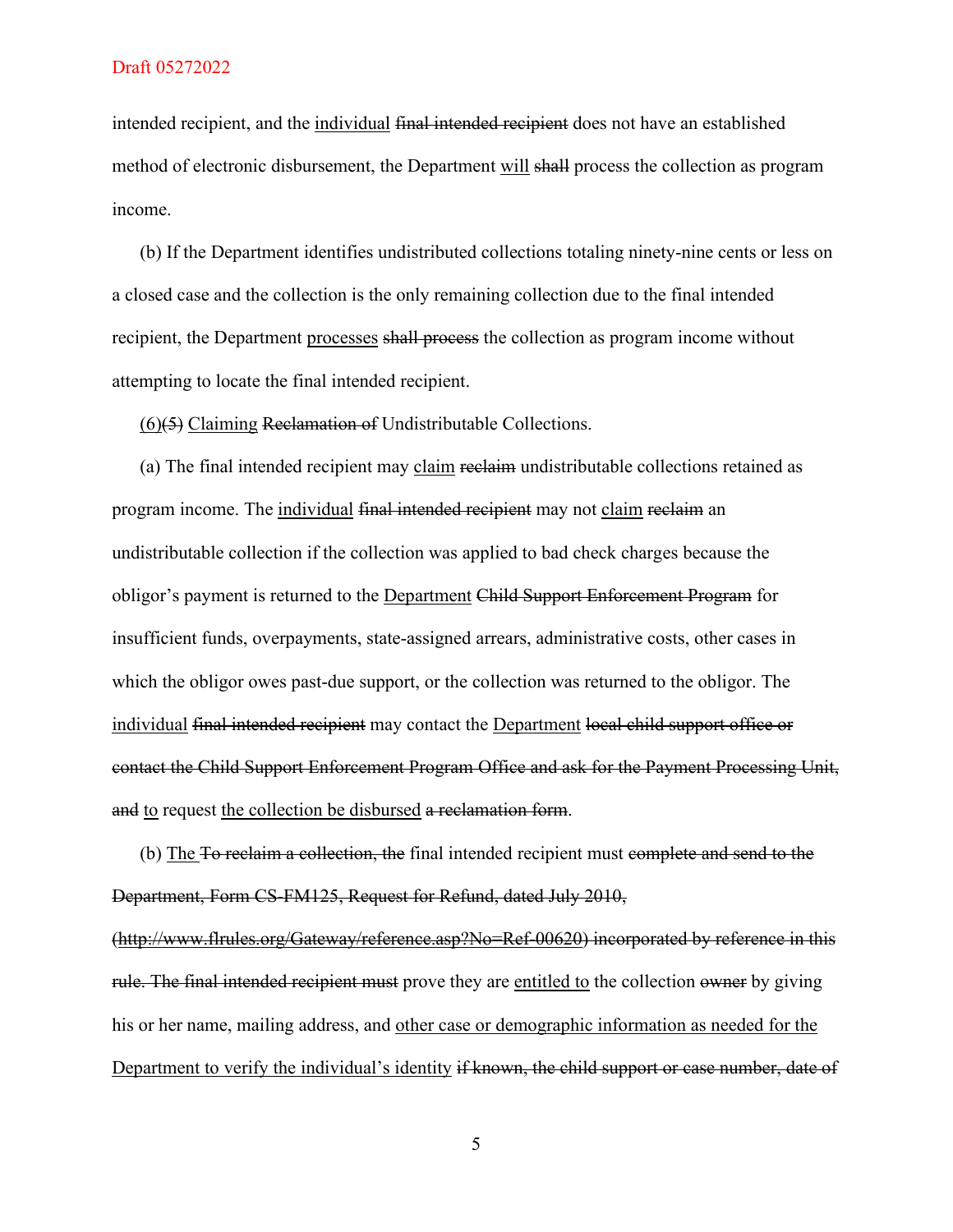payment(s), and amount claimed.

(c) The Department will review the information provided submitted by the final intended recipient and respond in writing to approve or deny the request.

1. If the request is approved, the Department will disburse mail the collection to the final intended recipient.

2. If the request is denied, the Department will mail the Form CS-FM127, Request for Disbursement Refund Denied (CS-FM127) to the final intended recipient. Form CS-FM127 dated July 2010, incorporated by reference in this rule,

 $(\text{http://www.flrules.org/Gateway/reference.asp?No=Ref--\ 00624})$  is incorporated herein by reference effective xx/xx to the final intended recipient. Form CS-FM127 states the request is denied, reason for the denial, and the final intended recipient may contest the decision by seeking an administrative hearing under chapter 120, F.S. The form includes a Notice of Rights.

3. A final intended recipient may file a petition for seek an administrative hearing to contest the Department's decision to deny a request to claim reclaim a collection considered undistributable by the Department. A petition for an administrative hearing must be received by the Department of Revenue, Child Support Enforcement Program, Deputy Agency Clerk, within 20 calendar days from the mailing date of Form CS-FM127. Administrative hearings are shall be conducted pursuant to chapter 120, F.S.

(6) Forms.

Members of the public may get a copy of the forms used in this rule chapter, incorporated by reference, without cost, by writing to the Department of Revenue, Child Support Enforcement Program, Attn.: Forms Coordinator, P.O. Box 8030, Tallahassee, Florida 32314-8030. *Rulemaking Authority 409.2557(3)(j), 409.2558(3)(a), 409.2558(9) FS. Law Implemented*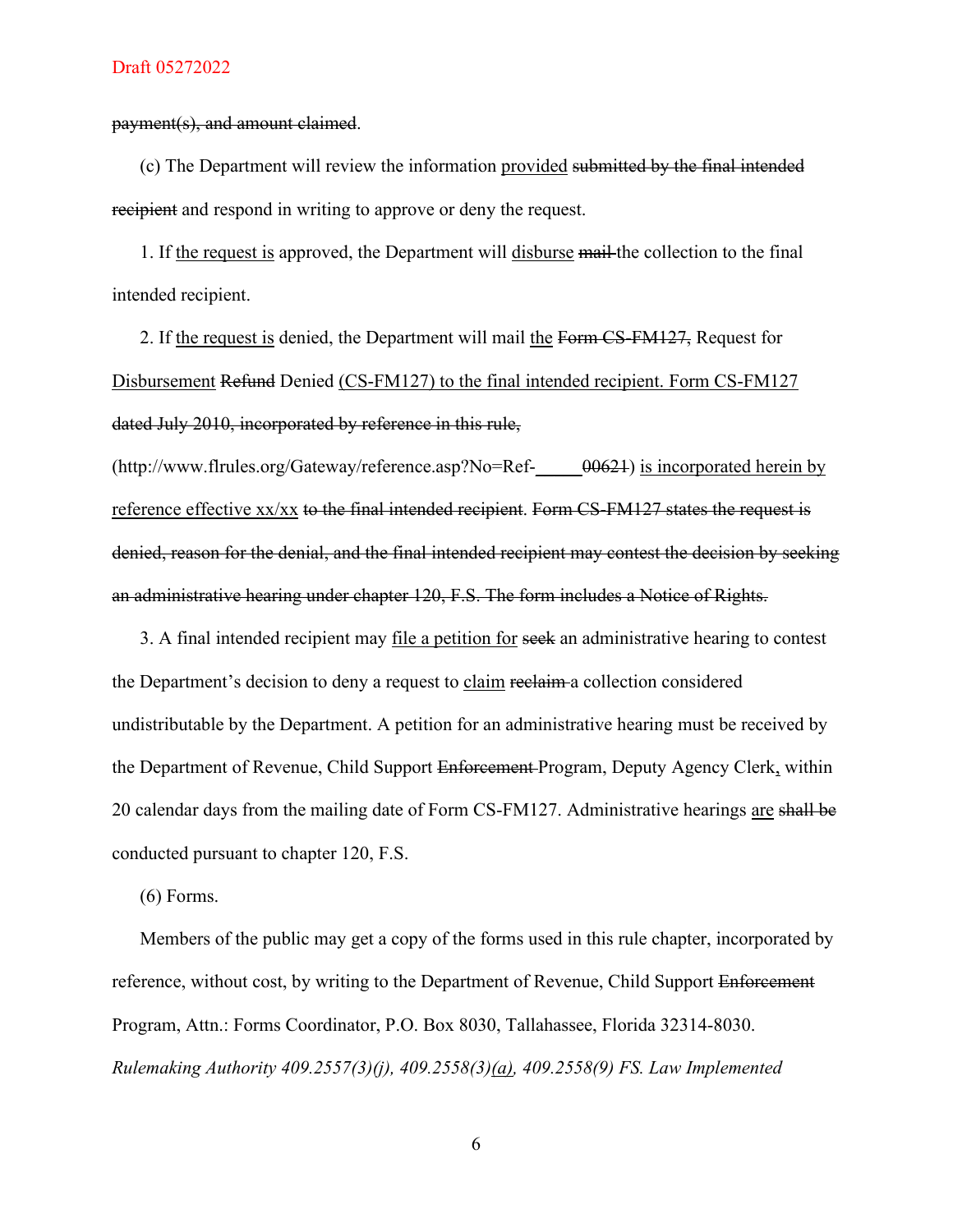*409.2558(3), 409.2558(5) FS. History–New 10-24-11, Amended \_\_\_\_\_\_\_\_\_\_.*

### **12E-1.012 Consumer Reporting Agencies.**

(1) through (3) No change.

(4) Notice and Right to Hearing.

(a) Before releasing a report or providing information concerning an obligor under this section, the Department sends shall send the obligor by regular mail to his or her last known address a Notice of Intent to Report to Consumer Reporting Agencies, Form CS-EF32, incorporated herein by reference, effective 11/20,

(http://www.flrules.org/Gateway/reference.asp?No=Ref-12332). The notice informs must inform the obligor that:

1. through 6. No change.

(b) An obligor may contest the Department's reporting of overdue support to consumer reporting agencies. To contest:

1. and 2. No change.

3. When the review is concluded, the Department will shall hand-deliver or send the obligor by regular mail a Notice of Decision Concerning Report to Consumer Reporting Agencies, Form CS-EF62, incorporated herein by reference, effective 07/22 11/21,

 $(\text{http://www.flrules.org/Gateway/reference.asp?No=Ref--} 13849)$ . The notice informs must inform the obligor whether the Department intends to report the obligor's overdue support amount to the consumer reporting agencies. The notice also informs <del>must inform</del> the obligor of the right under Chapter 120, F.S., to file a petition for administrative hearing to contest the accuracy of the information to be reported.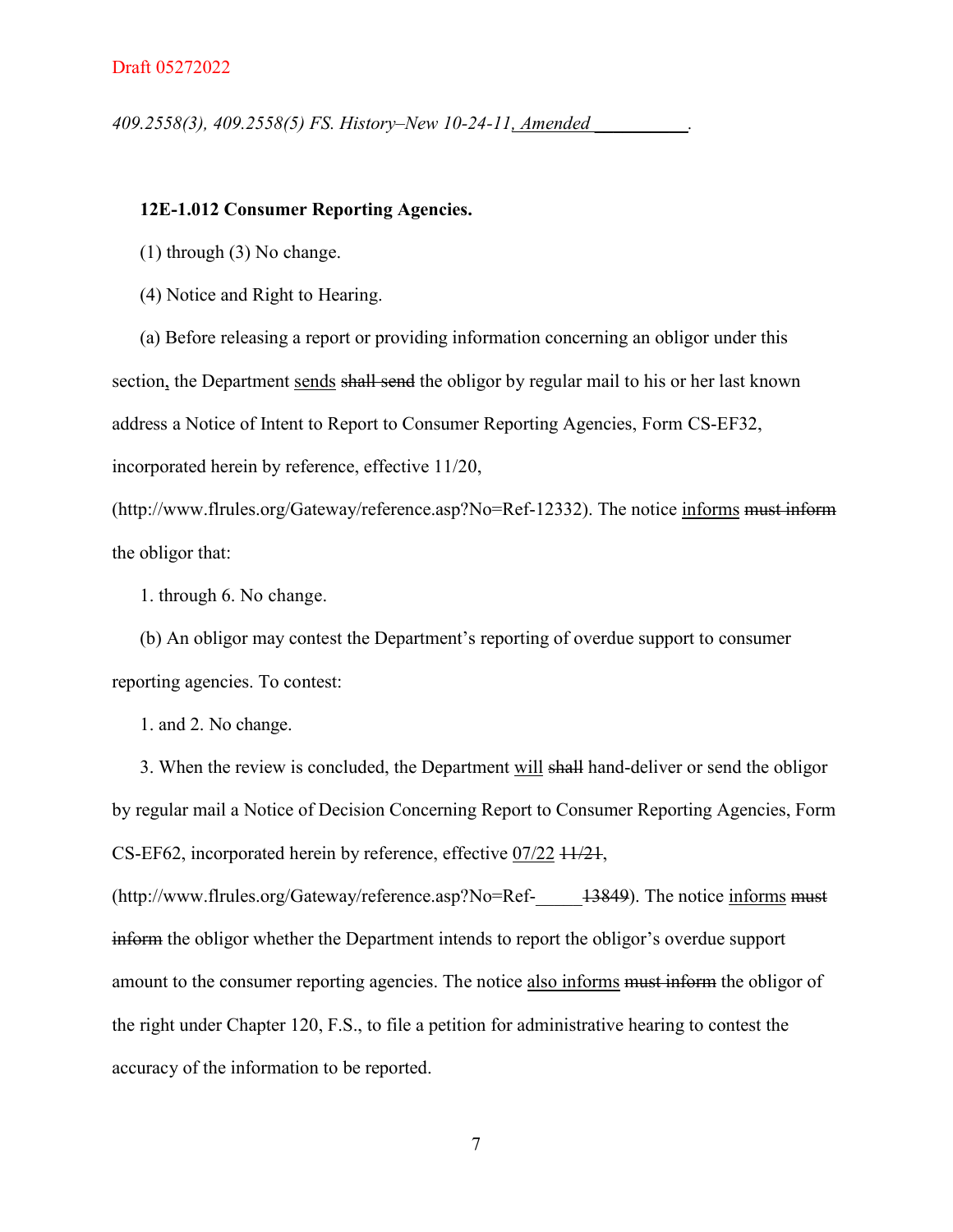4. The obligor may contest the notice of decision by filing a petition for administrative hearing with the Department at the address provided in the notice within 15 days after receipt of the notice of decision. A petition is filed when it is received by the Department, not when it is mailed. If the obligor contests the notice of decision by filing a timely petition, the Department may not report information to consumer reporting agencies until the obligor withdraws the petition, the obligor consents, or a final order is entered that authorizes the release of the information.

 $(5)$  and  $(6)$  No change.

*Rulemaking Authority 61.1354(5), 409.2557(3)(i) FS. Law Implemented 61.1354 FS. History– New 6-17-92, Amended 7-20-94, Formerly 10C-25.009, Amended 10-22-00, 10-30-06, 9-19-17, 11-12-20, 11-21-21,\_\_\_\_\_\_\_\_\_\_.*

### **12E-1.027 Written Agreements for Payment of Past-Due Support.**

- (1) No change.
- (2) Definitions.
- (a) and (b) No change.

(c) "Written agreement" or "payment agreement" means an agreement entered into by the department and an obligor in a format prescribed by the department and suitable to be filed in court or administrative proceedings that sets the terms for payment of past-due support.

- (3) No change.
- (4) Terms of Written Agreements for Payment of Past-Due Support.

(a) An obligor completing a written agreement for payment of past-due support shall admit liability for the total amount of past-due support determined by the department to be due in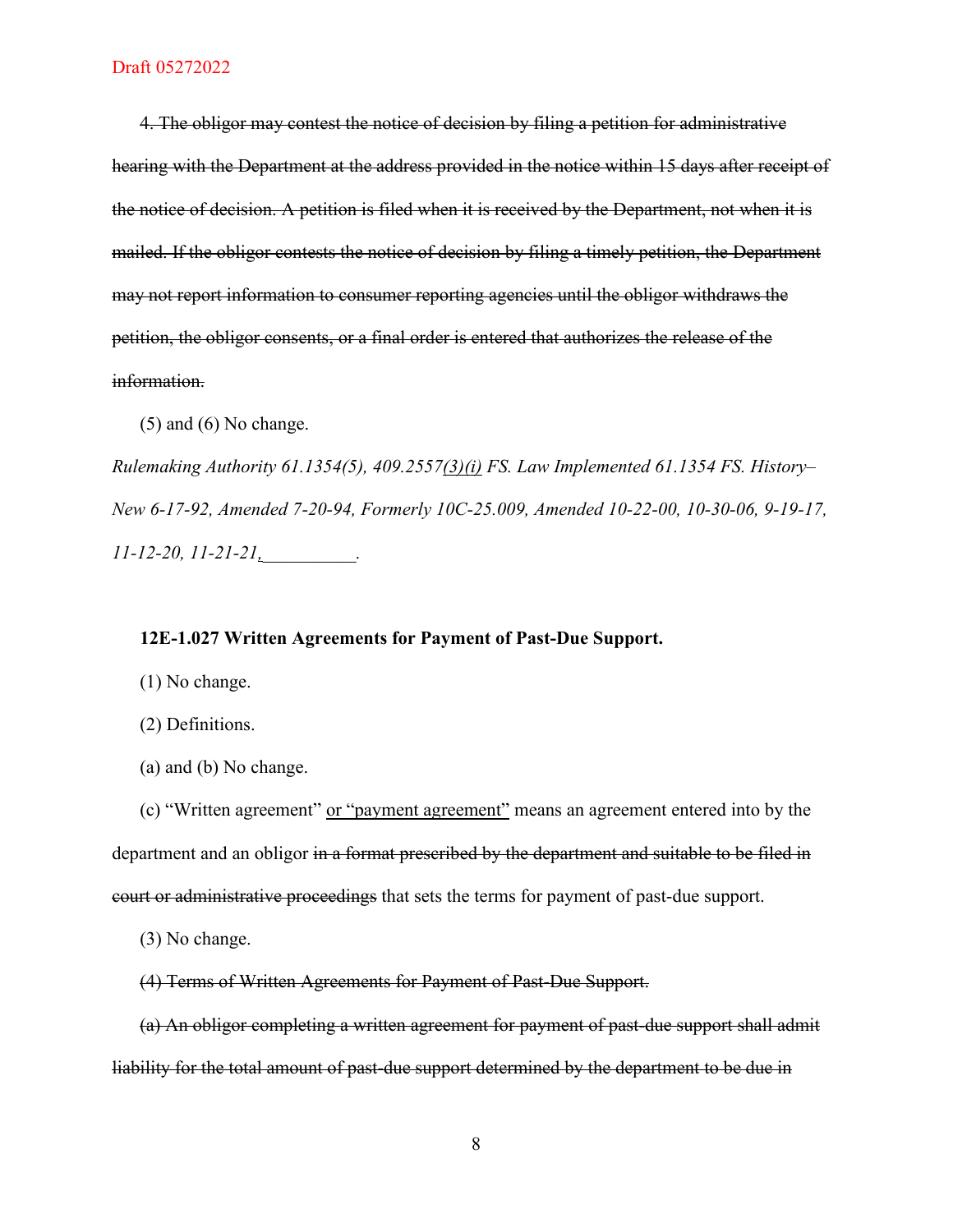accordance with the records of the appropriate court depository established by section 61.181, F.S., or other appropriate records in interstate cases.

(b) Written agreements for payment of past-due support must provide for payment(s) that will satisfy the total amount of past-due support, as follows:

1. A one-time payment of the total past-due support; or

2. Periodic payments in equal amounts, paid at the same frequency as the ongoing support obligation, if any, or

3. Another agreed upon payment schedule that satisfies the total past-due support.

(c) When the department agrees to suspend an enforcement remedy to accept a payment plan, the written agreement shall provide that, in the event the obligor does not pay as agreed:

1. The department shall resume the enforcement remedy without further notice, unless the debt is paid in full, enforcement is contrary to law, or a subsequent written agreement is entered into with the obligor,

2. The obligor consents to the department resuming the enforcement remedy; and,

3. The obligor waives the right to further notice or hearing concerning the department resuming the enforcement remedy.

 $(4)(5)$  Form and Completion of Written Agreements.

(a) The Department uses the Payment Agreement for Past-Due Support (CS-EF91) form to enter into a written agreement with an obligor. Form CS-EF91, (http://www.flrules.org/Gateway/reference.asp?No=Ref-\_\_\_\_\_), is incorporated herein by reference effective xx/xx. A written agreement completed under this rule must specify the obligor's name, the obligee's name, and the civil circuit case number, if applicable.

(b) A written agreement must be signed on behalf of the department by an authorized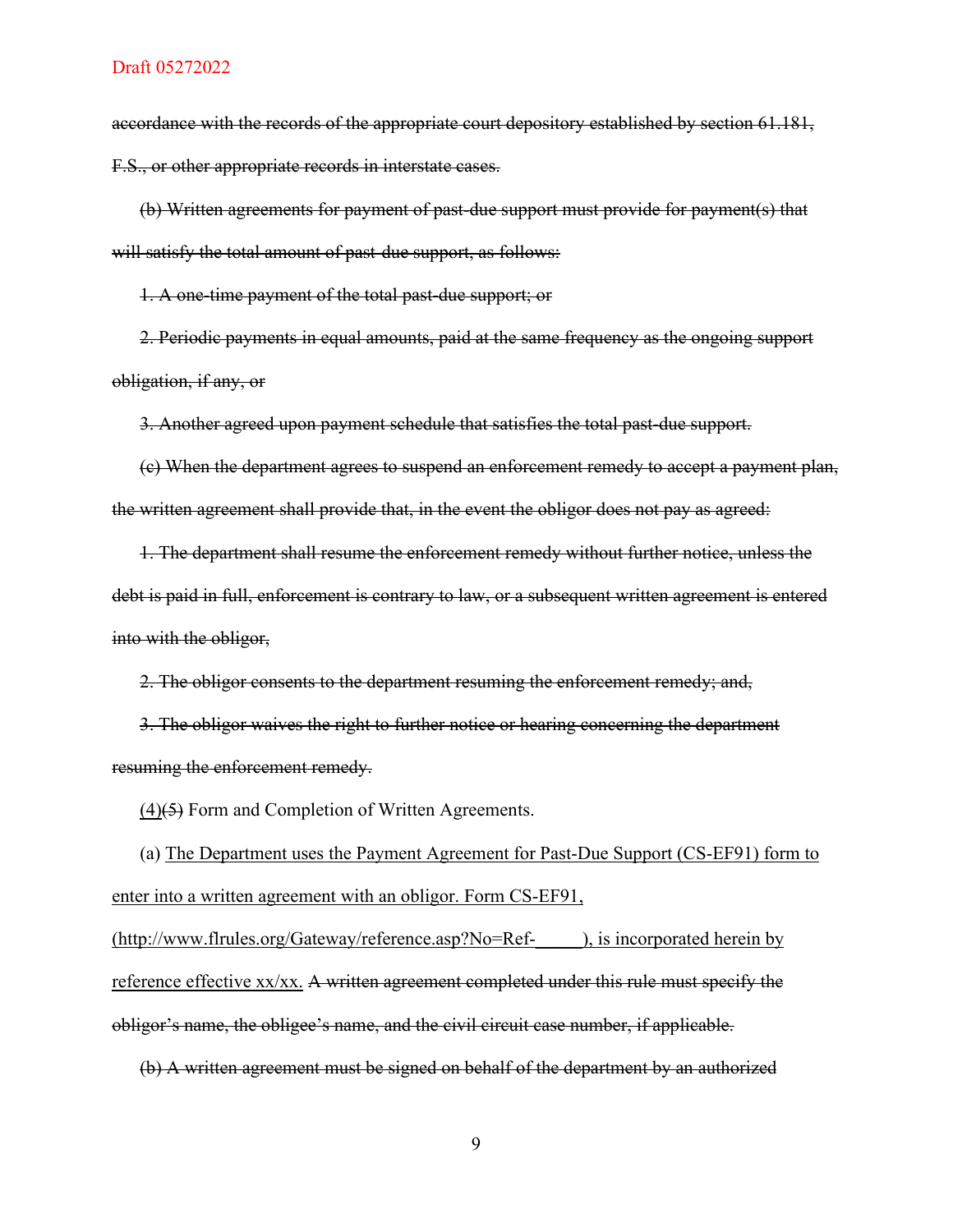representative.

(c) A written agreement must be signed by the obligor, or the obligor's attorney, or another representative authorized by law to enter into an agreement on behalf of the obligor.

(b)(d) A written agreement becomes effective when completed and signed by both the Department department and the obligor, or the obligor's representative as described in paragraph (c), above. After execution of a written agreement, the Department provides department shall furnish the obligor, or the obligor's representative as described in paragraph (e), above, and the obligee with a copy of the agreement.

*Rulemaking Authority 409.2557(3)(f), 409.2564(13) FS. Law Implemented 61.13016, 409.2561(1), (2)(b), (3), 409.2564(4), 409.2598 FS. History–New 3-6-02, Amended \_\_\_\_\_\_\_\_\_\_.*

### **12E-1.030 Administrative Establishment of Child Support Obligations.**

(1) through (14) No change.

(15) Termination of an Administrative Support Order or Support Obligation.

(a) The Department issues a Notice of Intent to Terminate Support, Determine Arrears and Establish Payment on Arrears (CS-OA160) when:

1. The parents reside together with the child(ren);

2. The child(ren) for whom support is ordered permanently resides with the parent who is ordered to pay support;

3. The parent who is ordered to pay support begins receiving Supplemental Security Income (SSI) after the support order is rendered;

4. The parent who is ordered to pay support has no income, is permanently disabled, and provides a doctor's statement that the parent is permanently disabled and unable to work; or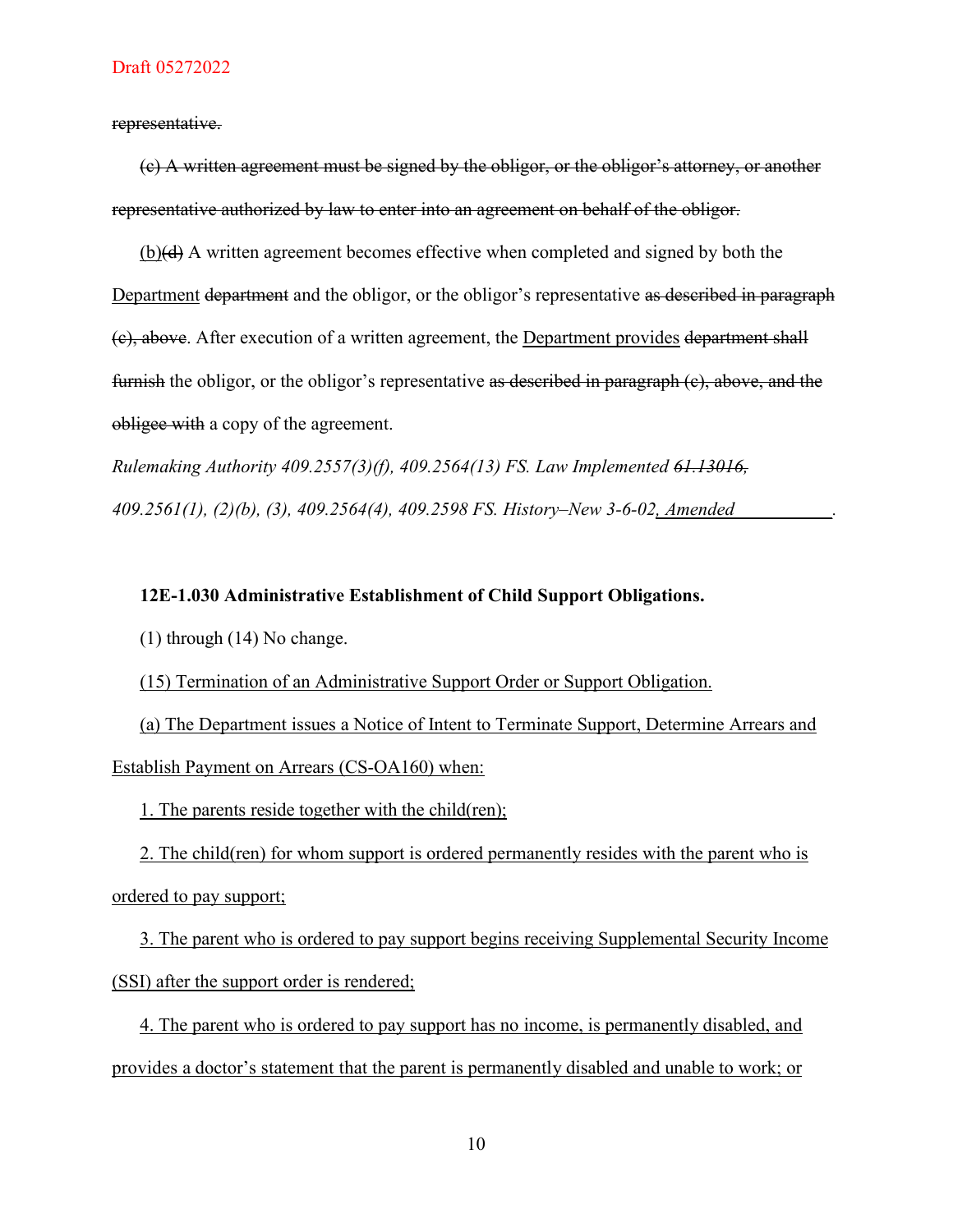5. A court has terminated the parental rights of the parent who is ordered to pay support.

(b) The Department sends the notice by regular mail to each parent or caregiver, as applicable, at the address of record with the Department in accordance with section 409.2563(13)(c), F.S. Form CS-OA160, Notice of Intent to Terminate Support, Determine Arrears and Establish Payment on Arrears, is hereby incorporated by reference, effective xx/xx, (http://www.flrules.org/Gateway/reference.asp?No=Ref-\_\_\_\_\_).

(c) If a timely petition for an administrative hearing is filed with the Department in response to the notice, the Department refers the proceeding to the Division of Administrative Hearings in accordance with section 409.2563(6), F.S. If the notice is not contested, the Department renders a Final Order Terminating Support, Determining Arrears and Establishing Payment on Arrears (CS-OA178). Form CS-OA178 is hereby incorporated by reference, effective xx/xx,

(http://www.flrules.org/Gateway/reference.asp?No=Ref-\_\_\_\_\_).

(d) The Department terminates an administrative support order under paragraph (a) when retroactive support or past-due support is not owed, or if retroactive support or past-due support are owed, none is assigned to the state, and the parent to whom retroactive support or past-due support is owed waives it in writing, except when a parenting time plan is incorporated into a final administrative support order.

(e) The Department terminates the support obligation prospectively, determines arrears and establishes payment on arrears when there are grounds for termination under paragraph (a) and retroactive support or past-due support are owed and not waived by the person to whom it is owed. The administrative support order is not terminated.

(f) A parent or caregiver may request the Department to terminate an administrative support order or support obligation. Requests must made be in writing and may be made using Request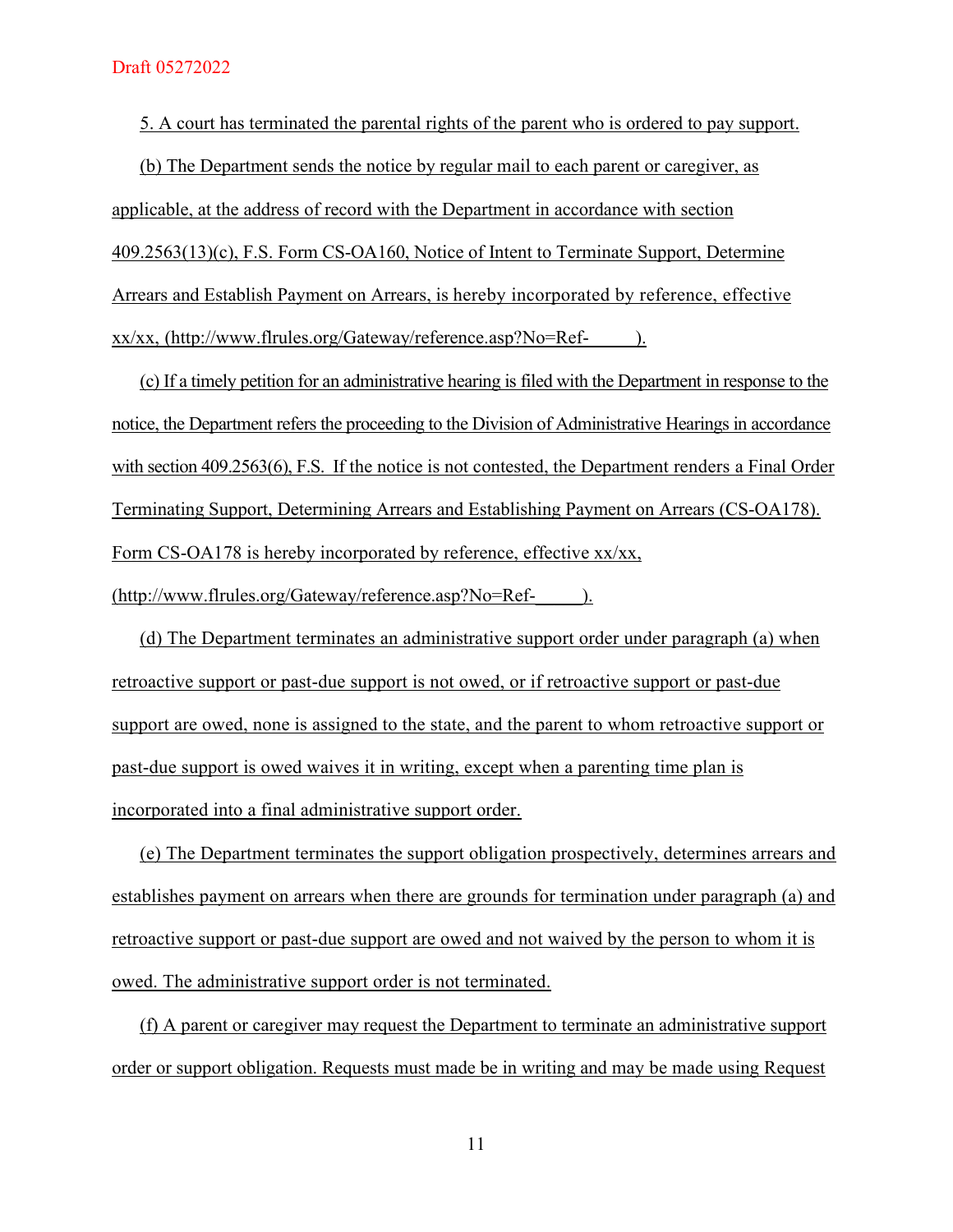to Terminate Support (CS-OA179). Form CS-OA179 is hereby incorporated by reference,

effective xx/xx, (http://www.flrules.org/Gateway/reference.asp?No=Ref-<br> must include the following information:

1. Name of the parent or caregiver making the request;

2. Name of the other parent;

3. Child support case number or depository number;

4. Name of the child(ren) named in the order;

5. Specific reasons for the request to terminate; and,

6. Documentation that supports the request to terminate, if any.

(g) The Department evaluates requests to terminate an administrative support order or support obligation and issues a Notice of Intent to Terminate Support, Determine Arrears and Establish Payment on Arrears (CS-OA160) if the request and supporting documentation meet the criteria in paragraph (a). If the request does not meet the criteria, the Department mails the parent or caregiver the Response to Request to Terminate Support (CS-OA180). Form CS-OA180 is hereby incorporated by reference, effective xx/xx,

(http://www.flrules.org/Gateway/reference.asp?No=Ref-\_\_\_\_\_).

(15) Termination of an Administrative Support Order.

(a) A parent or caregiver may request in writing that the Department terminate an Administrative Support Order for the reasons listed in paragraph (b). A written request must include the following information:

1. Names and addresses of the respondent and petitioner,

2. Child support case number, administrative support order number, or depository number, 3. Names of child or children,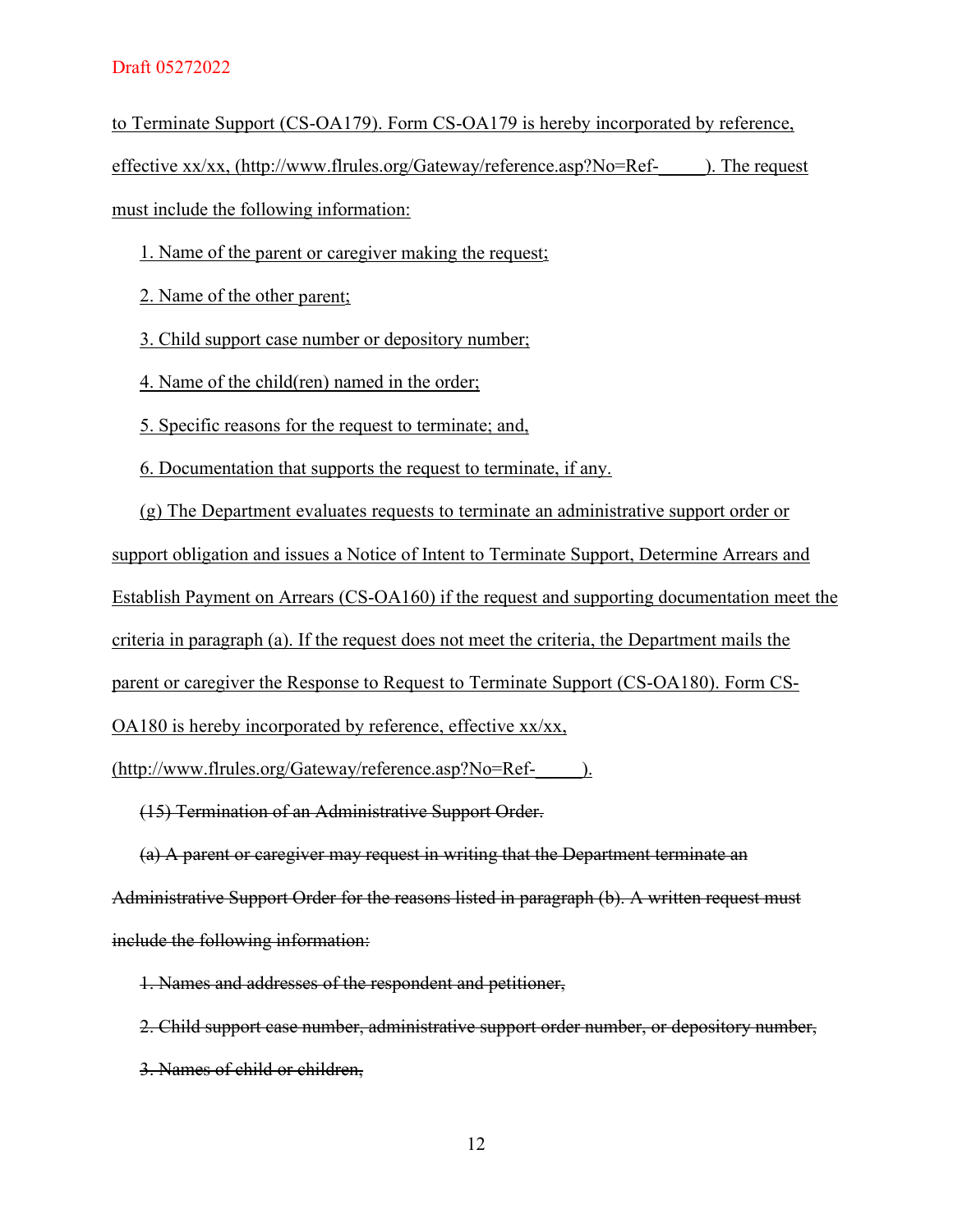4. Specific reasons for the request to terminate; and,

5. Any documentation that supports the request to terminate.

(b) The Department initiates action to terminate an administrative support order when:

1. A parent due support or caregiver who does not receive cash assistance requests

termination of an Administrative Support Order.

2. The parent who owes support is permanently disabled, and is not receiving earned income. The person claiming permanent disability must provide a doctor's certificate stating the parent is permanently disabled and unable to return to work.

3. There has been a permanent change of physical custody of all the children on the order to the parent who owes support, or

4. The court terminates the parental rights of the parent who owes support.

(c) Arrears owed at the time the support is terminated will be established by the Department along with a repayment amount. The parent due support may waive arrears owed to them.

(d) The Department shall send a notice of intent to terminate the Administrative Support Order, to the non-requesting party, or any legal counsel or qualified representative representing the non-requesting party, and the requesting party. The notice of intent informs each parent:

1. The effective date of terminating the support order,

2. How to ask for an informal discussion,

3. How to ask for an administrative hearing; and,

4. That he or she has the right to file a civil action in circuit court to determine child support issues.

(e) When the Department begins a proceeding to terminate an Administrative Support Order, the Department shall notify the parents or caregiver by regular mail at the address of record for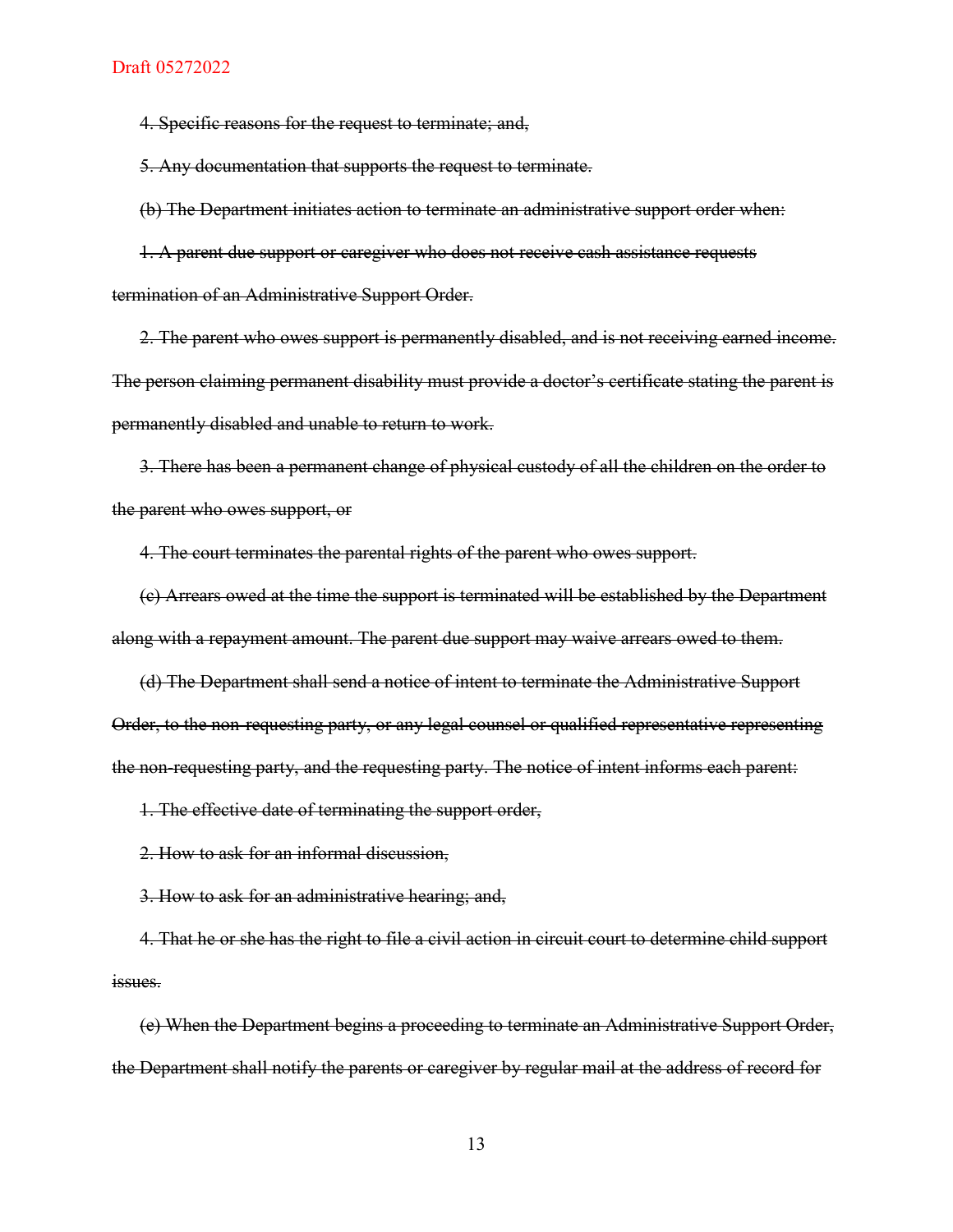each party using Form CS-OA160, Notice of Intent to Terminate Final Administrative Support Order, hereby incorporated by reference, effective 10/21,

[\(http://www.flrules.org/Gateway/reference.asp?No=Ref-13854\)](http://www.flrules.org/Gateway/reference.asp?No=Ref-13854). If the notice is not contested the Department shall render Form CS-OA178, Final Order Terminating Administrative Support

Order, hereby incorporated by reference, effective 10/21,

[\(http://www.flrules.org/Gateway/reference.asp?No=Ref-13855\)](http://www.flrules.org/Gateway/reference.asp?No=Ref-13855).

(16) through (18) No change.

*Rulemaking Authority 61.13(1)(b)7., 61.14(1)(d), 409.2557(3)(p), 409.2563(7)(e), 409.2563(16), 409.25633(9) FS. Law Implemented 409.2563, 409.25633 FS. History–New 9-19-17, Amended 1-17-18, 9-17-18, 8-28-19, 11-12-20, 11-21-21,\_\_\_\_\_\_\_\_\_\_.*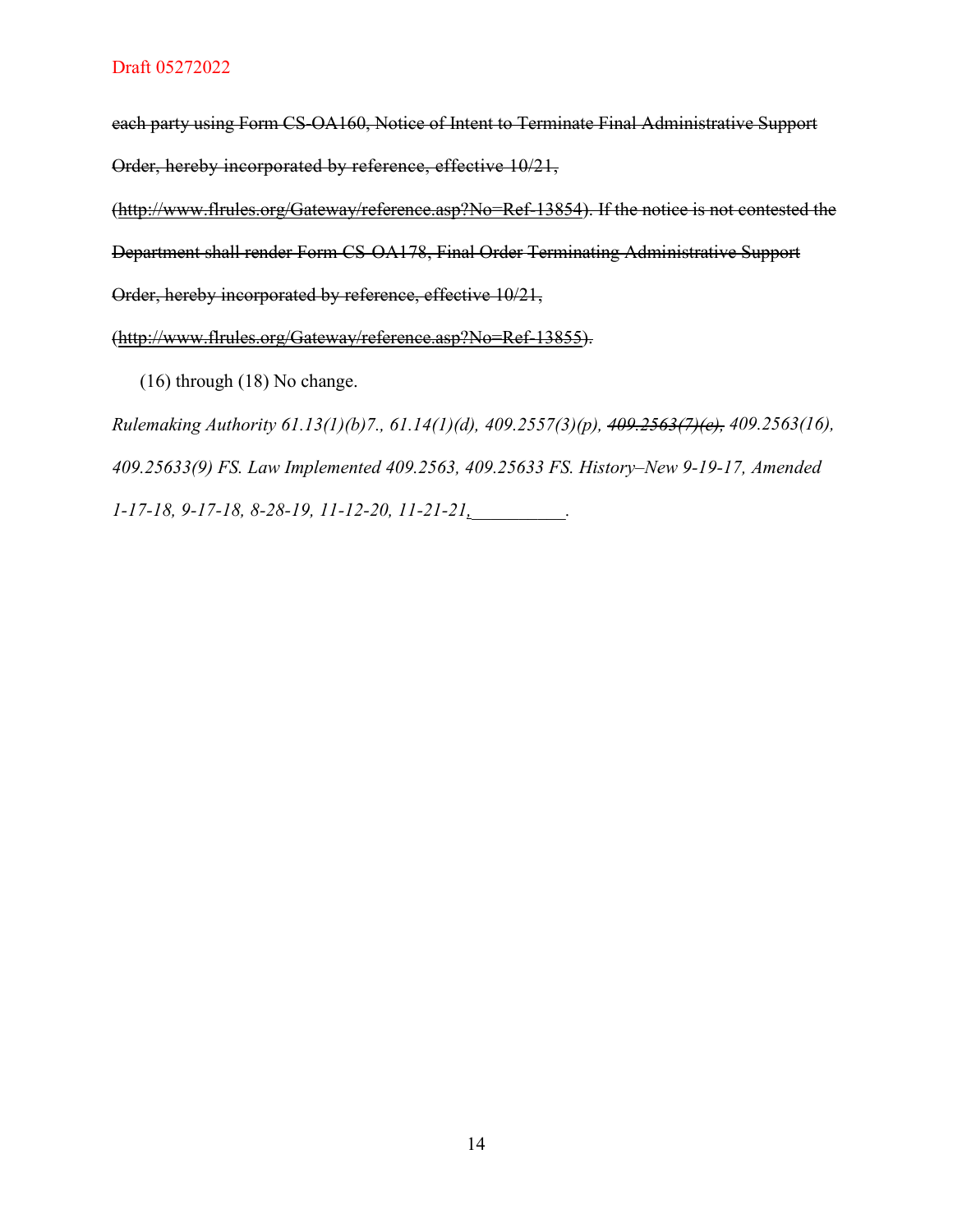

# **Notice of Uncashed Check**

Parent's Name Parent's Address

Pick a date Child Support Case Number: Enter CSP Number

On Enter date, the Child Support Program mailed you a check in the amount of \$Amount to your current or last known address at Enter address. The check was for child support owed to you or a refund of child support you paid. The check was not cashed or returned to us within 180 days and is now void.

# **WHAT YOU NEED TO DO**

- 1. Contact us within 30 days of the date of this notice.
- 2. Provide your current mailing address to have the payment sent to you again.

If we do not hear from you within 30 days, we will process the payment as program income in accordance with Rule 12E-1.0051, Florida Administrative Code. Part of the payment will be credited to the federal government and the remainder transferred to the state's General Revenue Fund.

|              | Access your case online: childsupport.floridarevenue.com       |  |  |  |  |  |
|--------------|----------------------------------------------------------------|--|--|--|--|--|
| If you have  | Email us: FloridaRevenue.com/AskChildSupport                   |  |  |  |  |  |
| questions or | Chat with us or learn more at: floridarevenue.com/childsupport |  |  |  |  |  |
| need help:   | <b>Call:</b> Select number                                     |  |  |  |  |  |
|              | Para asistencia en español, llame al 850-488-5437 y marque 7   |  |  |  |  |  |
|              |                                                                |  |  |  |  |  |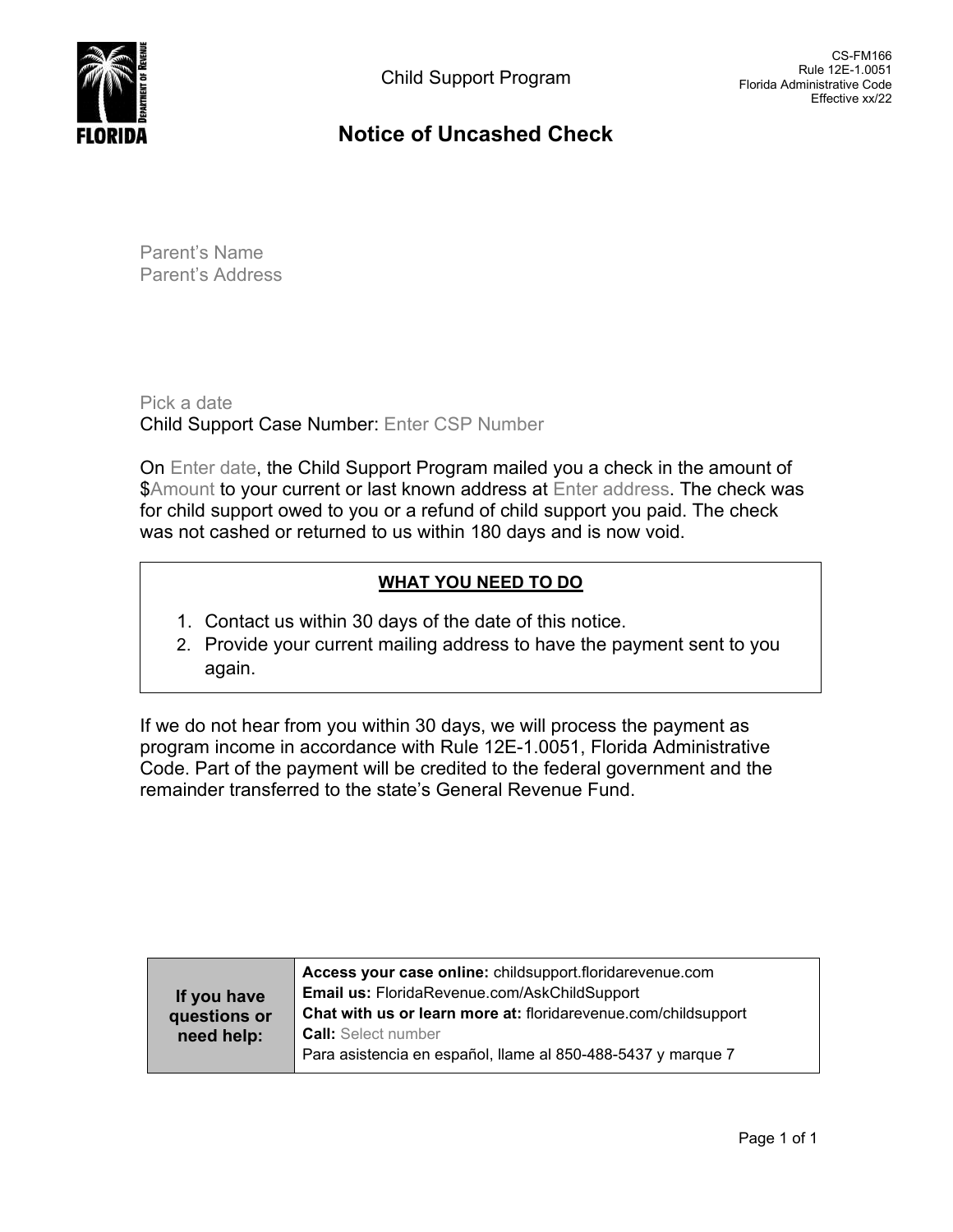CS-FM127



# **Request for Disbursement Denied**

Recipient Name Recipient Address City, State, Zip

Pick a date Child Support Case Number: Enter CSP Number Other Parent: Enter Name

We are denying your request to disburse a support payment(s) for  $$$  because:

- $\Box$  We applied the payment(s) to make up for our loss because of your bad check.
- $\Box$  We applied the payment(s) to recover an overpayment you did not repay to the Program.
- $\Box$  We applied the payment(s) to recover an overpayment the other parent did not repay the Program.
- $\Box$  We applied the payment(s) to current or past-due support you owe to the state and federal government on the above case.
- $\Box$  We applied the payment(s) to costs owed on the above case.
- $\Box$  We applied the payment(s) to your other cases.
- $\Box$  The other parent on the above case already claimed the payment(s).
- ☐ Other:
- $\Box$  You did not provide the information we asked for. We are sending back your request. We will review your request again once you provide us with the information.
- ☐ We need:

Return this form and your request with the information we need to:

Child Support Program Attn: Payment Processing Unit P.O. Box 8030 Tallahassee, FL 32314-8030

If you disagree with our decision, you may file a petition for administrative hearing within 20 calendar days from the date of this notice. The attached Notice of Rights tells you how.

|              | Access your case online: childsupport.floridarevenue.com       |
|--------------|----------------------------------------------------------------|
| If you have  | Email us: FloridaRevenue.com/AskChildSupport                   |
| questions or | Chat with us or learn more at: floridarevenue.com/childsupport |
| need help:   | <b>Call:</b> Select number                                     |
|              | Para asistencia en español, llame al 850-488-5437 y marque 7   |
|              |                                                                |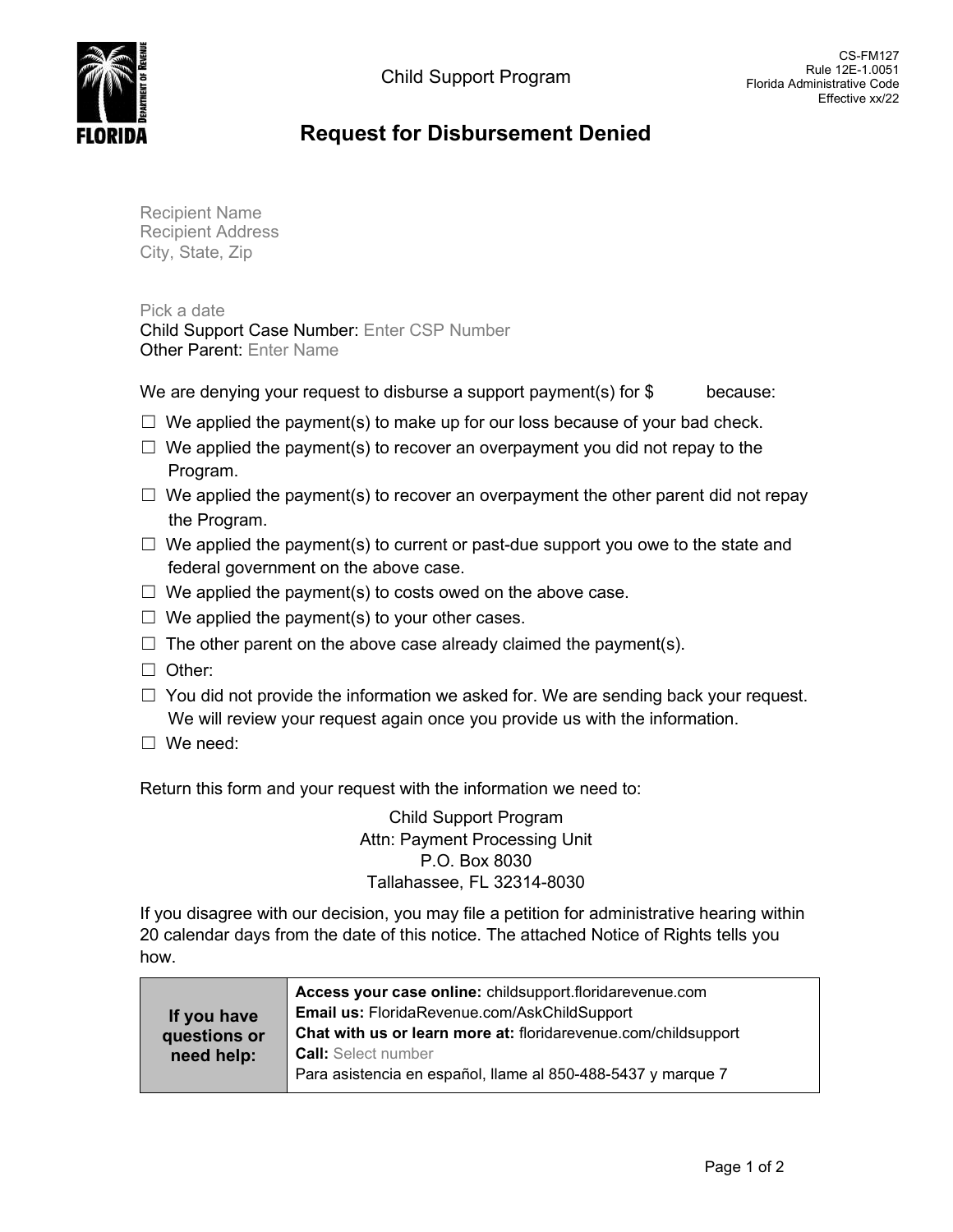# **NOTICE OF RIGHTS**

1. You have the right to an administrative hearing under sections 120.569 and 120.57(1), Florida Statutes. If you want a hearing, you must file a "Petition for Administrative Hearing" within 20 days from the date of this notice. A petition is not considered filed until the Department receives it. Send your petition to the Department's Deputy Agency Clerk at the following address:

> Florida Department of Revenue Child Support Program Attention: Deputy Agency Clerk P.O. Box 8030 Tallahassee, Florida 32314-8030

If you do not file a petition within the time allowed, you lose your right to a hearing and this notice will become final agency action. If this notice becomes final agency action, you may appeal under section 120.68, Florida Statutes. To appeal you must file a Notice of Appeal as stated in Rule 9.110, Florida Rules of Appellate Procedure, within 30 days of the date of final agency action.

2. If you disagree with the Department on any issues of material fact, you may ask for a formal hearing. A petition for a formal hearing must be in the form required by Rule 28-106.201, Florida Administrative Code. A copy of the rule can be found at www.flrules.org.

At a formal hearing, you may represent yourself or hire a lawyer. You or your lawyer may present evidence, argue issues, question witnesses, submit written statements of fact and proposed orders, and file exceptions to the judge's recommended order.

- 3. If you agree with the Department on all issues of material fact, you may ask for an informal hearing. A petition for an informal hearing must be in the form required by Rule 28-106.301, Florida Administrative Code. A copy of the rule can be found at www.flrules.org.
- 4. Mediation under section 120.573, Florida Statutes, is not available.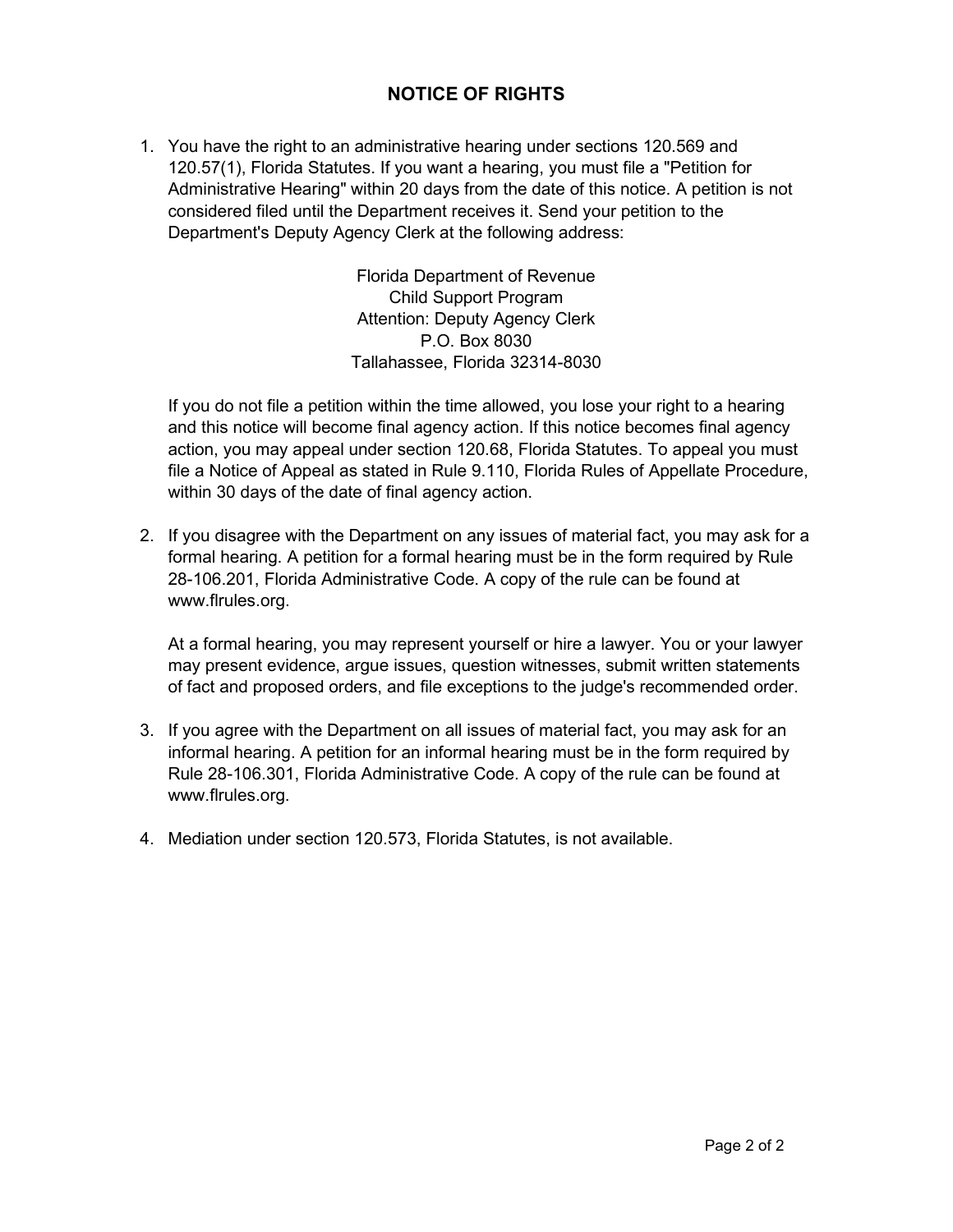

# **Notice of Decision Concerning Report to Consumer Reporting Agencies**

<<NCPName>> <<NCPAddress>>

### <<Date>>

Child Support Case Number: <<CSECaseNum>>

- 1. **We have received your written request for an informal review.** The review is complete.
- 2. **Overdue support.** Based on our records and the records of the Clerk of the Court, you owe overdue support of \$<<OverdueSupport>> as of <<date>>.
- 3. **Informal review.** Based on our review, we will:
	- $\Box$  Report overdue support amount to consumer reporting agencies.
	- $\Box$  Not report overdue support amount to consumer reporting agencies.
- 4. **If you disagree**. You may file a petition for administrative hearing within 15 days after the date on this notice. The petition must be filed according to the attached Notice of Rights. If you ask for a formal hearing, you may only raise the accuracy of the information to be reported.
- 5. **To avoid credit reporting.** If you do not want a hearing, you may avoid reporting either by:
	- Paying the overdue support in full; or
	- Entering into a payment agreement within 15 days after receipt of this notice.
- 6. **Payment agreement.** If you enter into a payment agreement:

- We will not report your overdue support as long as you pay as agreed.
- We report you if you do not pay as agreed, without further notice to you.

Contact us to enter into a payment agreement.

7. **Job resources and order modification**. Visit <<FDOR Page>> for information on how to change the amount of your child support order and information about CareerSource Florida and other local programs who can connect you with employers who are hiring and programs that can provide you training to improve your skills.

xxxx xxxx xxxx xxxx xxxx xxxx xxxx xxxx xxxx xxxx xxxx xxxx

| If you have<br>questions or<br>need help: | Access your case online: childsupport.floridarevenue.com<br>Email us: FloridaRevenue.com/AskChildSupport<br>Chat with us or learn more at: floridarevenue.com/childsupport<br>Call: << CountyPhoneNumber>><br>Para asistencia en español, llame al 850-488-5437 y marque 7 |
|-------------------------------------------|----------------------------------------------------------------------------------------------------------------------------------------------------------------------------------------------------------------------------------------------------------------------------|
|-------------------------------------------|----------------------------------------------------------------------------------------------------------------------------------------------------------------------------------------------------------------------------------------------------------------------------|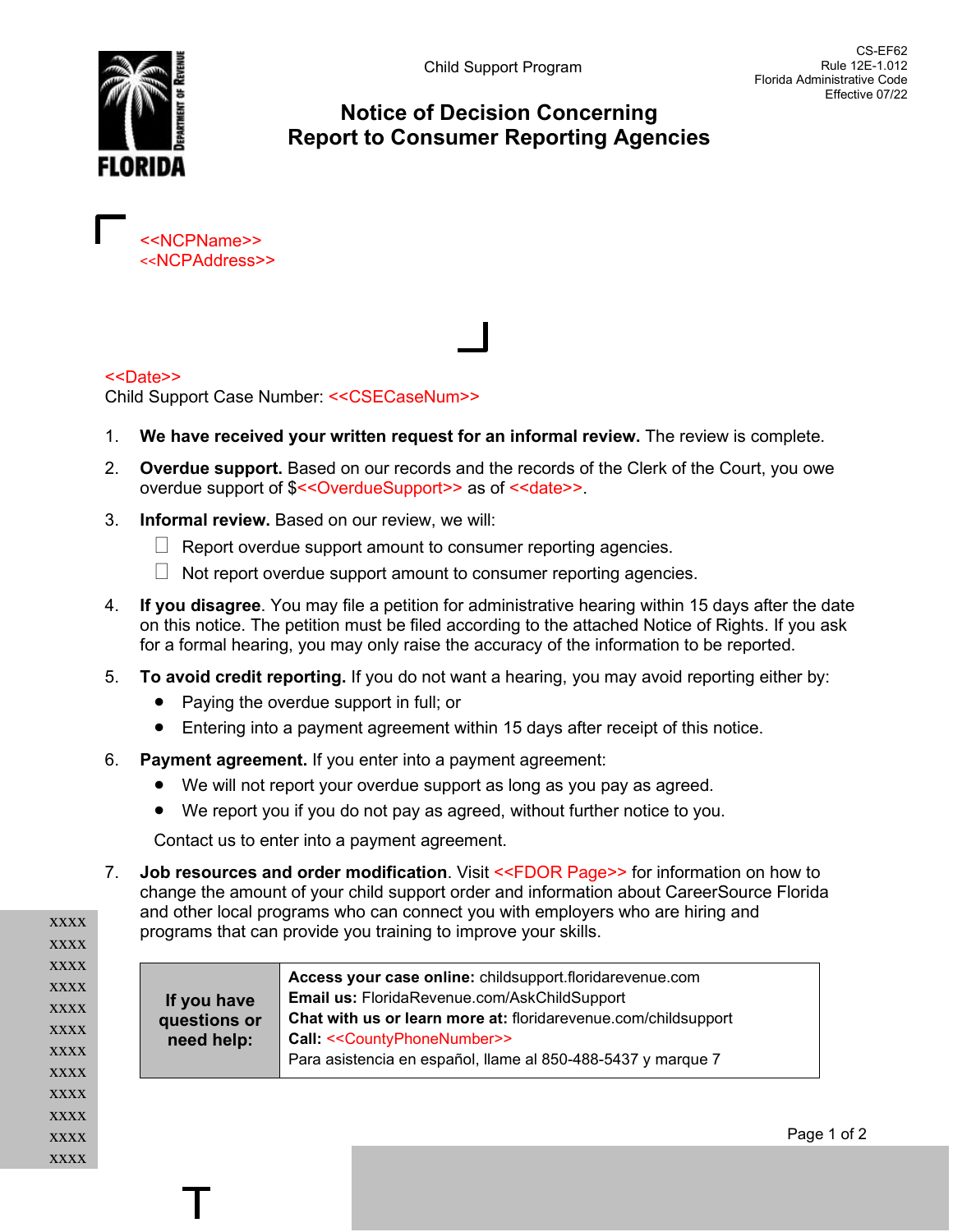### NOTICE OF RIGHTS

1. You have the right to an administrative hearing under sections 120.569 and 120.57(1), Florida Statutes. If you want a hearing, you must file a "Petition for Administrative Hearing" within 15 days after receipt of this notice. A petition is not considered filed until the Program receives it. Send your petition to the Program's Deputy Agency Clerk at the following address:

### <<Deputy Agency Clerk>>

If you do not file a petition within the time allowed, you lose your right to a hearing and this notice will become final agency action. If this notice becomes final agency action, you may appeal under section 120.68, Florida Statutes. To appeal you must file a Notice of Appeal as stated in Rule 9.110, Florida Rules of Appellate Procedure, within 30 days of the date of final agency action.

2. If you disagree about issues of material fact, you may ask for a formal hearing. A petition for a formal hearing must be in the form required by Rule 28-106.2015(5), Florida Administrative Code. A copy of the rule can be found at flrules.org.

At a formal hearing, you may represent yourself or hire a lawyer. You or your lawyer may present evidence, argue issues, question witnesses, submit written statements of fact and proposed orders, and file exceptions to the judge's recommended order.

3. If you agree with the Program on all issues of material fact, you may ask for an informal hearing. A petition for an informal hearing must be in the form required by Rule 28-106.301, Florida Administrative Code. A copy of the rule can be found at flrules.org.

4. Mediation under section 120.573, Florida Statutes, is not available.

| xxxx        |
|-------------|
| <b>XXXX</b> |
| <b>XXXX</b> |
| <b>XXXX</b> |
| <b>XXXX</b> |
| <b>XXXX</b> |
| <b>XXXX</b> |
| <b>XXXX</b> |
| <b>XXXX</b> |
| <b>XXXX</b> |
| <b>XXXX</b> |
| <b>XXXX</b> |

Page 2 of 2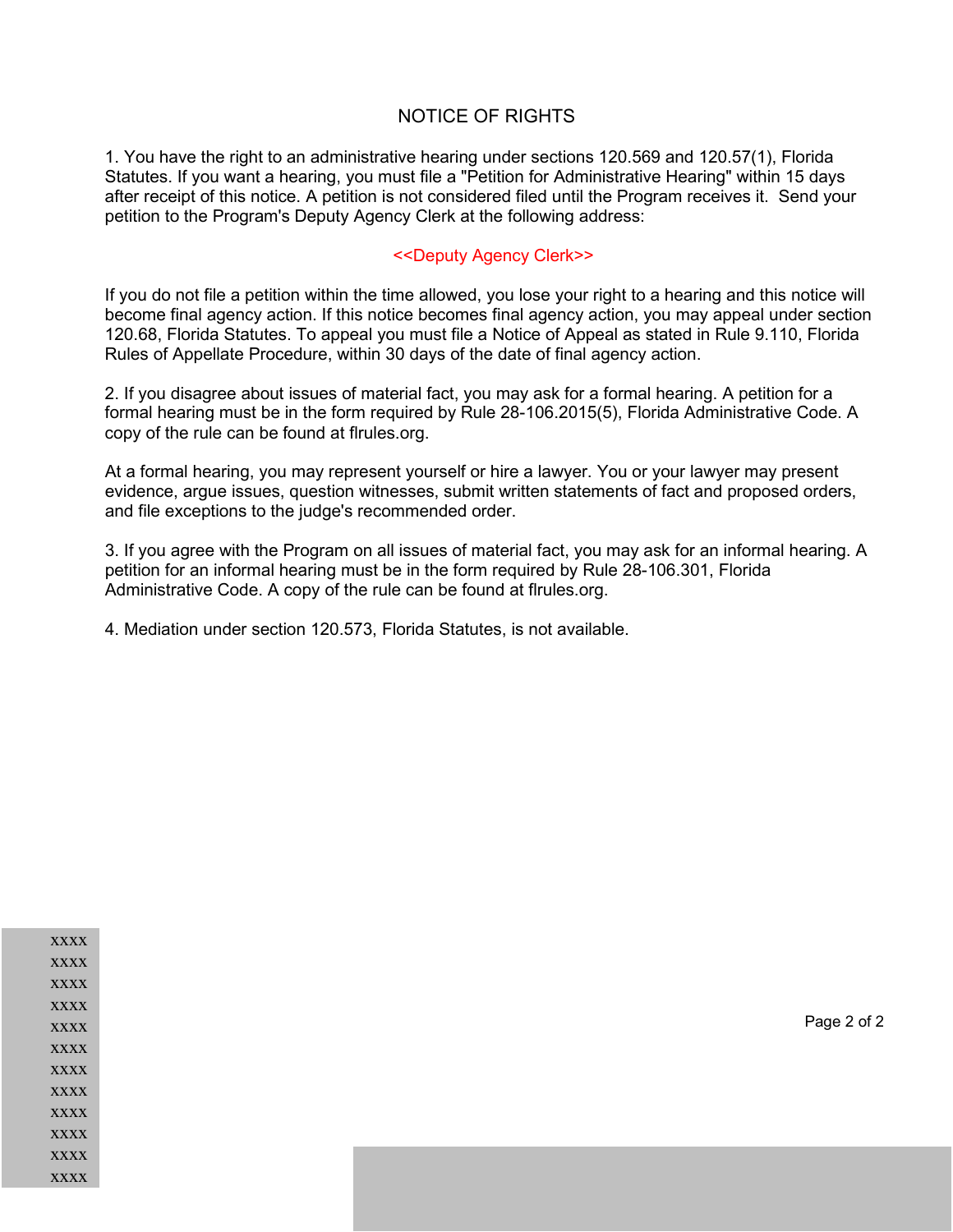

<<NCPName>> <<NCPAddress>>

Child Support Case Number: <<CaseNumber>> Activity Number: <<ActivityNumber>> Parent Due Support: << CPName>>

The Child Support Program and <<NCPName>>, the parent who owes support in the above case, agree as follows:

| 1. On | the Child Support Program mailed notice to you that we would: |  |
|-------|---------------------------------------------------------------|--|
|       |                                                               |  |

- $\Box$  Take further enforcement action
- $\Box$  Suspend or deny your driver license/motor vehicle registration
- Suspend or deny your business/professional/recreational license
- $\Box$  Suspend or deny your vessel registration
- $\Box$  Report your past-due support to consumer reporting agencies
- $\Box$  Place a lien on your vehicle or vessel
- 2. You are \$ behind in your support payments as of and owe \$ in past-due support as of  $\qquad$ .
- 3. You agree to make a lump-sum payment(s) of  $\frac{1}{2}$  by \_\_\_\_\_. You agree to make an additional periodic payment of \$\_\_\_\_\_\_ each \_\_\_\_\_.
- 4. Based on your support order and this agreement, your new periodic payment is:
	- \$ each for current child support; and \$ each for past-due support.

The first payment is due on  $\qquad \qquad$  for a total periodic amount of  $\$$ 

- 5. You can make a payment by credit card or electronic check at fl.smartchildsupport.com.
- 6. You can also make a payment by mailing a check or money order to:

xxxx xxxx xxxx xxxx xxxx xxxx xxxx  $\bold{XXX}$ xxxx xxxx xxxx xxxx

### Florida State Disbursement Unit <<SDU Address>>

Make the check or money order payable to the Florida State Disbursement Unit. Include your name, the other parent's name, child support case number, and depository number <<DepositoryNumber>> to avoid processing delays.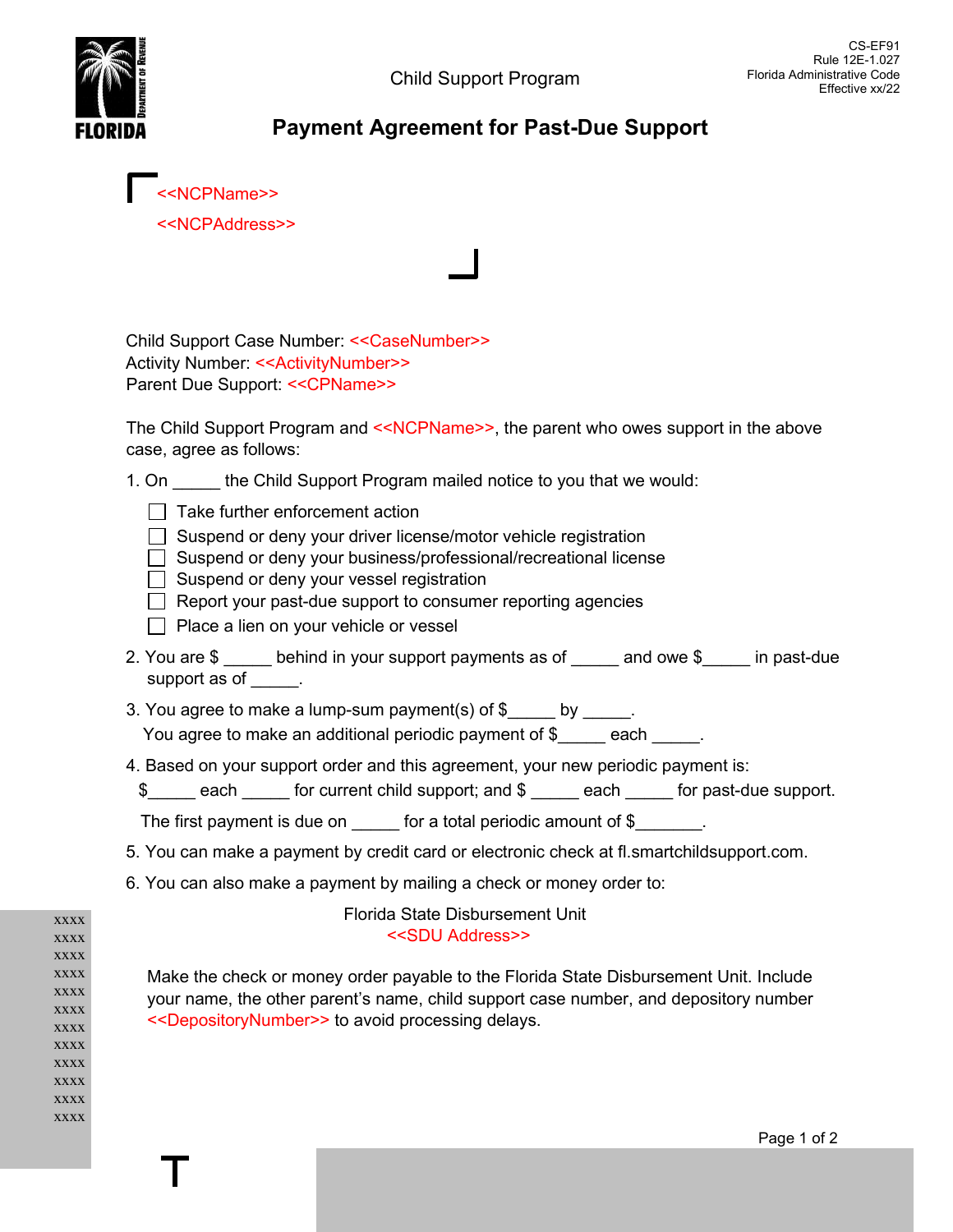

- 7. The Child Support Program may notify your current or future employer of this agreement and ask the employer to deduct the payments from your income. You are responsible for making any payments not deducted by your employer.
- 8. The Child Support Program will not complete the enforcement action stated in paragraph 1 if you pay as agreed. If you do not pay as agreed, we will restart the enforcement action without further notice to you, unless the support is paid in full, enforcement is contrary to law, or we make a new agreement with you. If we restart the enforcement action, you waive the right to further notice or a hearing concerning it. We may take other actions to collect current or past-due support even if you pay as agreed, for example federal income tax refund offset.
- 9. This agreement is binding and may be used as evidence in court. The support order and/or judgment remains in effect and is unchanged by this agreement.
- I, <<NCPName>>, understand and agree to the terms of this agreement.

Signature (Parent Who Owes Support) Signature (Parent Who Owes Support) Date

Signature (Program Representative) and the state of the Signature (Date

 <<ProgramRepresentative>> Print Name (Program Representative)

xxxx xxxx xxxx xxxx xxxx xxxx xxxx xxxx xxxx xxxx xxxx xxxx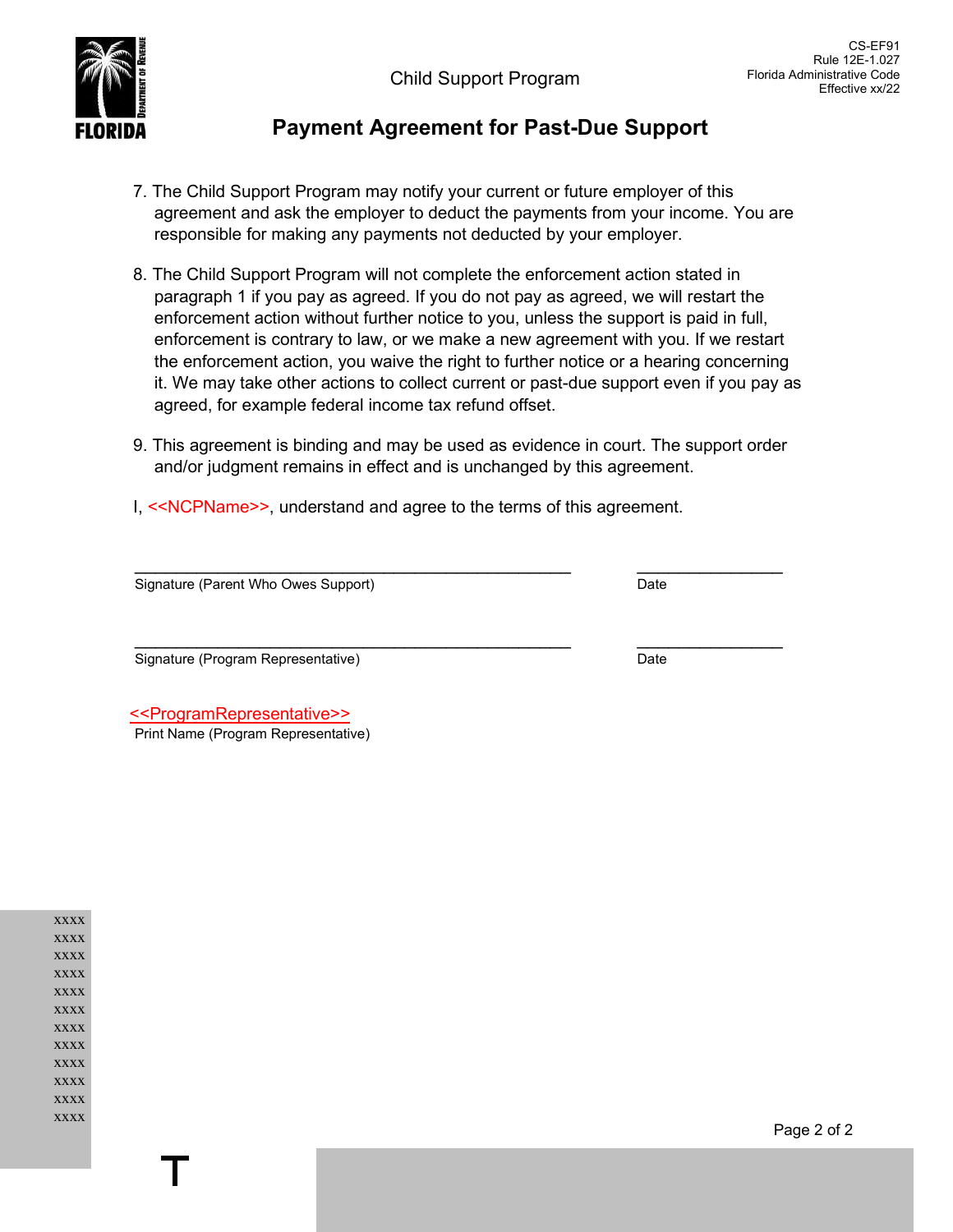

# **Notice of Intent to Terminate Support, Determine Arrears and Establish Payment on Arrears**

To:

| <b>Child Support Case Number:</b> |
|-----------------------------------|
| <b>Depository Number:</b>         |
| Parent or caregiver due support:  |
| Parent who owes support:          |

1. **Intent to terminate.** The Florida Department of Revenue (the Department) intends to terminate support for the child(ren) named below:

Child's Name Child's Date of Birth

We intend to take this action because we have been notified that:

- $\Box$  The parents reside together with the child(ren) named above.
- $\Box$  The child(ren) for whom support is ordered permanently resides with the parent who is ordered to pay support;
- The parent who is ordered to pay support began receiving Supplemental Security Income (SSI) after the support order was rendered.
- $\Box$  The parent who is ordered to pay support has no income, is permanently disabled, and provided a doctor's statement that the parent is permanently disabled and unable to work.
- $\Box$  A court has terminated the parental rights of the parent who is ordered to pay support.

If a written request to terminate support has been received, a copy of the request is provided to the other parent or caregiver.

2. **Final Administrative Support Order rendered.** On , the Department rendered an administrative support order establishing certain child support obligations; specifically, the final order requires the parent who owes support to pay current support in the amount of \$ per month, and \$ per month on a retroactive support obligation of \$, starting . The final order a requirement to provide health insurance for the child(ren) and payment of noncovered medical expenses.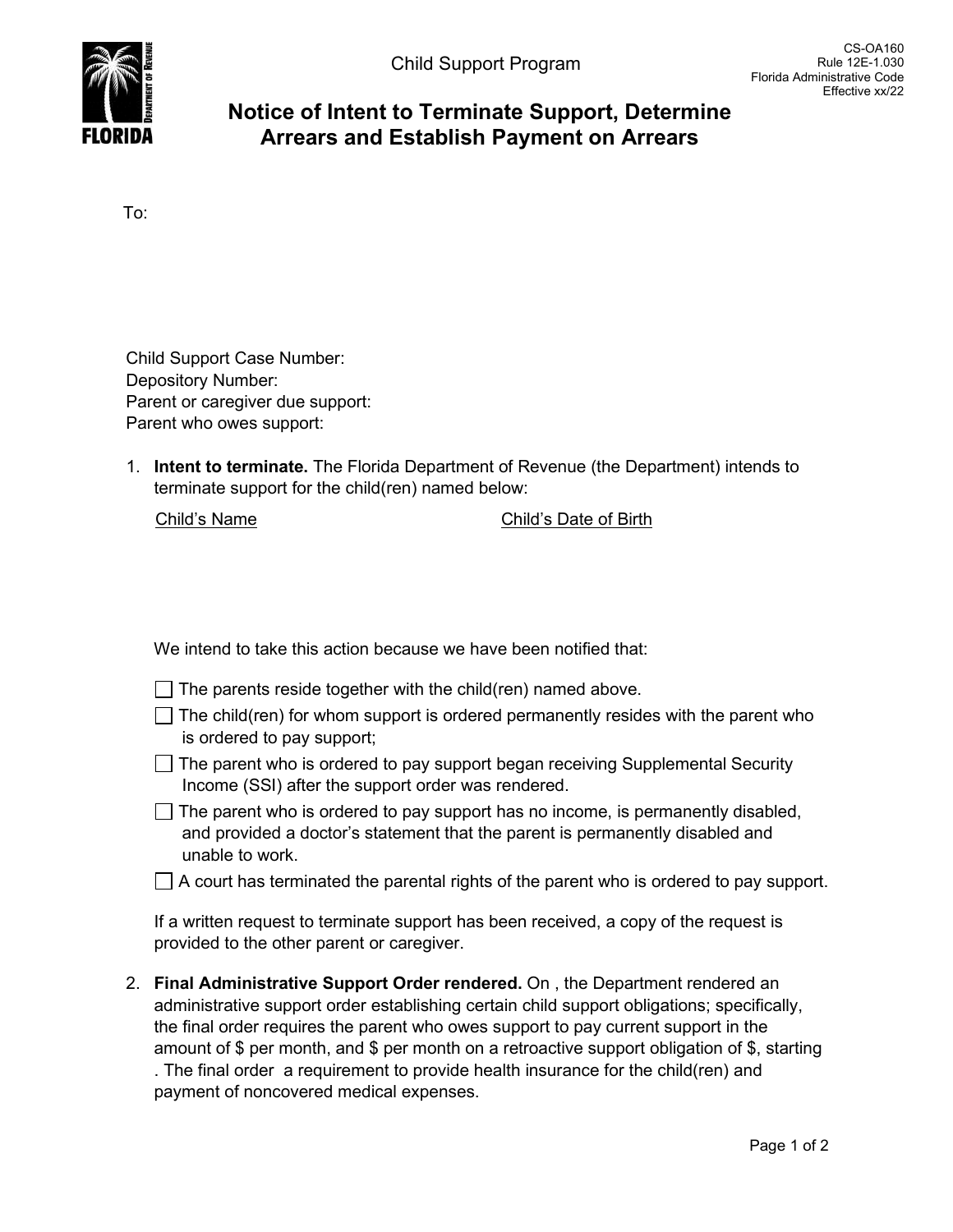3. **Informal discussions and right to administrative hearing.** Either parent or caregiver may contact us within 10 days to informally discuss this notice. Either parent or caregiver may file a written request for a hearing within 30 days after the date this notice is mailed. If there is an informal discussion, the time to request a hearing may be extended. If we do not receive a written request for a hearing within the time allowed, we will issue a final order terminating support, determining arrears and establishing payment on arrears. If there is a hearing, the issues will be decided by an administrative law judge.

If you have questions or would like to provide information, contact us by email or online chat at floridarevenue.com/childsupport or call 850-488-KIDS (5437).

- 4. **If a hearing is not requested.** If a timely request for a hearing is not filed, the Department will terminate support, determine arrears and establish payment on arrears effective .
	- $\Box$  As of , the parent who owes support owes past-due support in the amount of \$ to the parent or caregiver due support.
	- $\Box$  As of, the parent who owes support owes past-due support in the amount of \$, of which \$ is owed to the parent or caregiver due support and \$ has been assigned to the State of for reimbursement of temporary cash assistance.
	- $\Box$  An arrears payment of \$ per month will be established for past-due support.
	- $\Box$  The parent or caregiver due support has waived arrears owed in the amount of \$.
	- $\Box$  No arrears are owed on this case.
	- $\Box$  The parenting time plan incorporated into the final order will remain in effect.
- 5. **Current mailing address and change of address.** This notice has been mailed to your address of record. You are required by law to tell us your current mailing address and any new mailing address. All proposed and final orders, notices of hearing, and any other papers will be mailed to your address of record. We will presume you have received any documents we send you. If you do not notify us of a change of address, you may miss a deadline and lose your right to ask for a hearing or file an appeal.
- 6. **Court action.** Either parent or caregiver may file a civil action in circuit court at any time to determine child support issues.
- 7. **Time-sharing and disputed paternity.** The Department and administrative law judges do not have jurisdiction to award or change time-sharing or resolve paternity disputes. If you want a hearing on any of these issues, you must file a petition in circuit court.
- 8. **Legal authority.** This action is permitted by section 409.2563, Florida Statutes.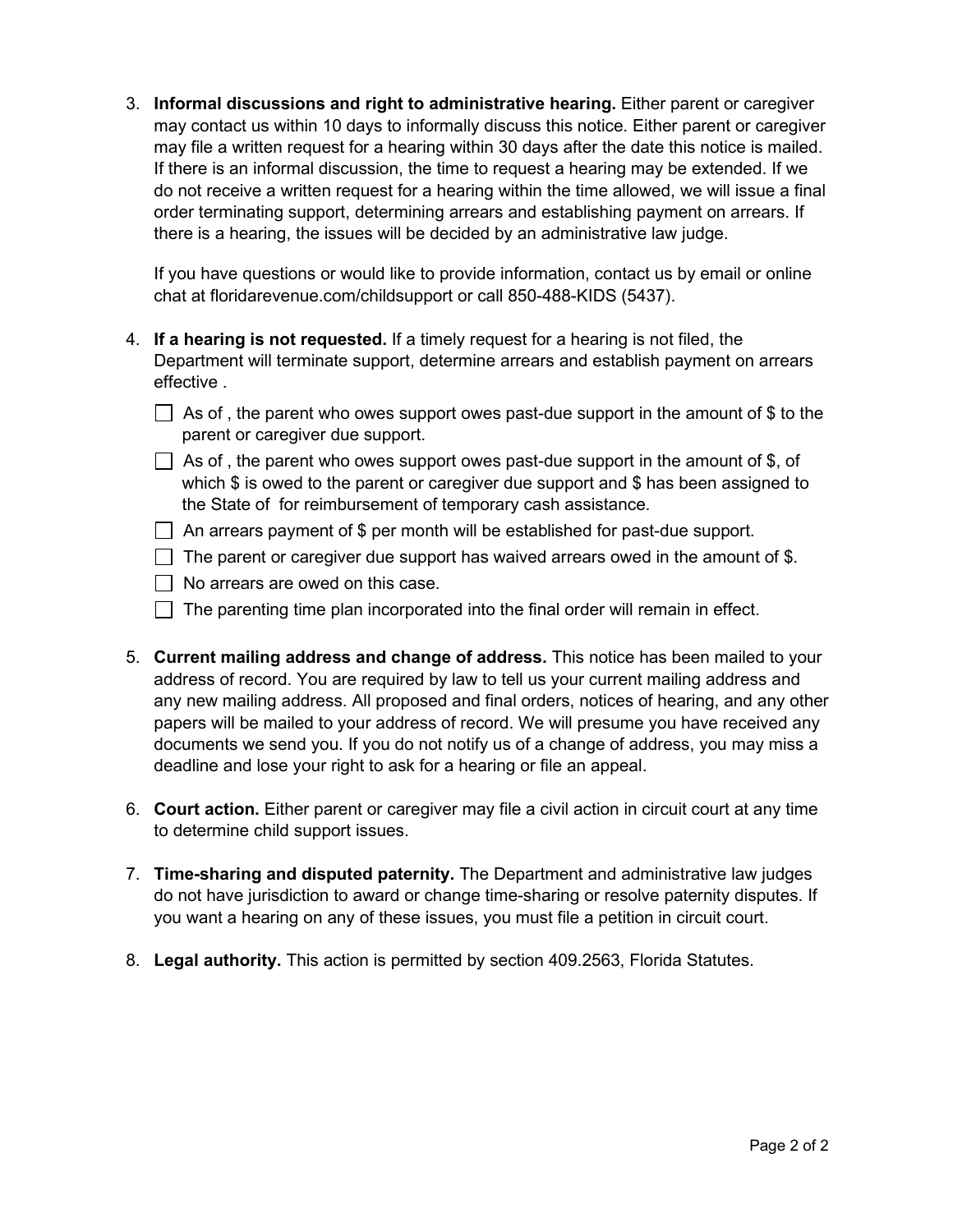

## **STATE OF FLORIDA DEPARTMENT OF REVENUE CHILD SUPPORT PROGRAM**

State of Florida Department of Revenue Child Support Program and

and

Parent or caregiver due support **Depository Number:** Depository Number Petitioners, **Child Support Case Number:** Case #

Parent who owes support Respondent.

# **Final Order Terminating Support, Determining Arrears and Establishing Payment on Arrears**

The Florida Department of Revenue (Department) issues this final order pursuant to section 409.2563, Florida Statutes.

**In support of this Final Order, the Department makes the following** FINDINGS OF FACT AND CONCLUSIONS OF LAW:

1. The name of the child(ren) is:

| Child's Name | Child's Date of Birth |
|--------------|-----------------------|
| Child's Name | Child's DOB           |
| Child's Name | Child's DOB           |
| Child's Name | Child's DOB           |
| Child's Name | Child's DOB           |
|              |                       |

- 2. The parent or caregiver due support is Name, the Petitioner.
- 3. We take this action because we have been notified of reasons/facts justifying termination of support, specifically:

 $\Box$  The parents reside together with the child(ren) named above.

- $\Box$  The child(ren) for whom support is ordered permanently resides with the parent who is ordered to pay support;
- $\Box$  The parent who is ordered to pay support began receiving Supplemental Security Income (SSI) after the support order was rendered.

 $\Box$  The parent who is ordered to pay support has no income, is permanently disabled, and provided a doctor's statement that the parent is permanently disabled and unable to work.

 $\Box$  A court has terminated the parental rights of the parent who is ordered to pay support.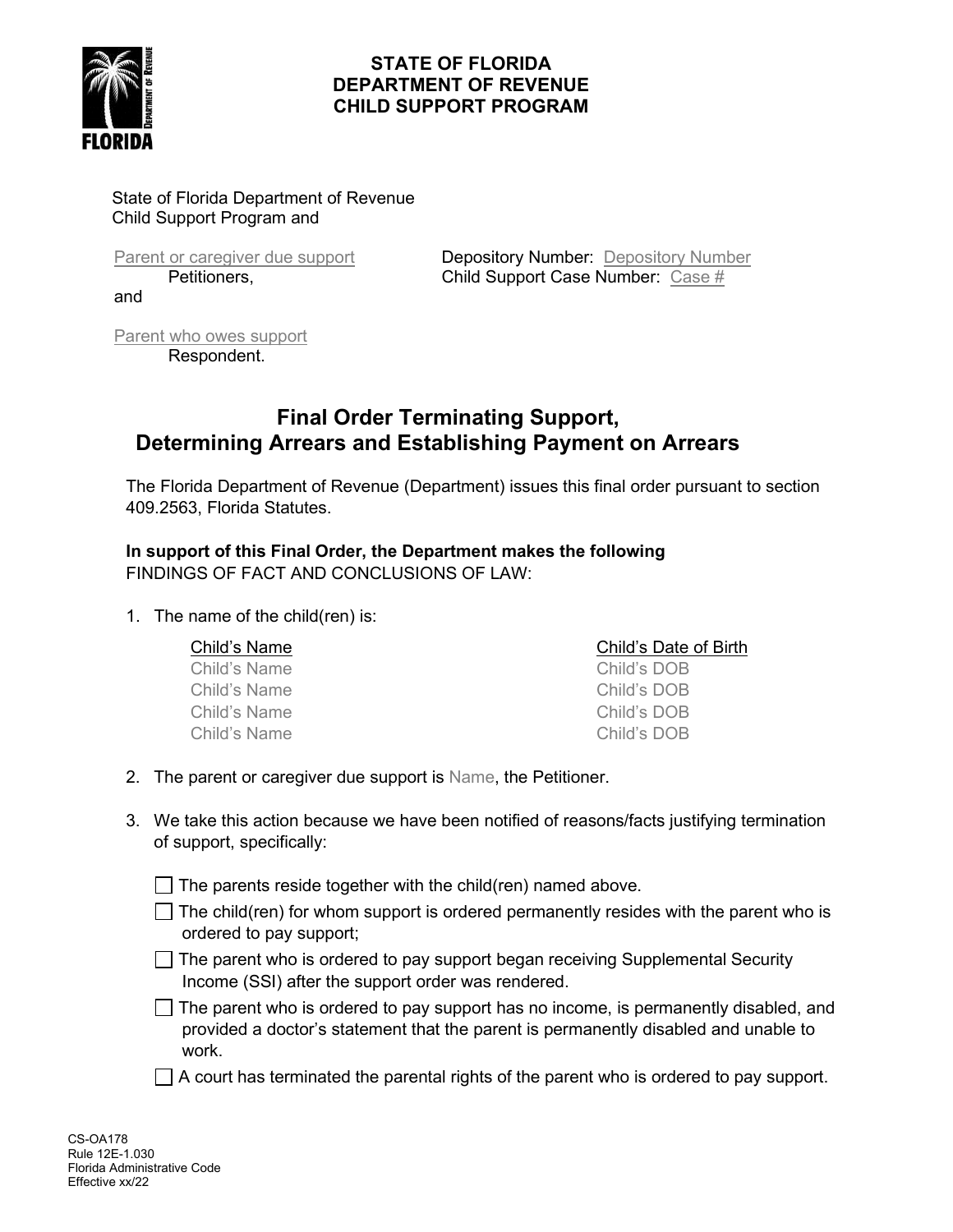- 4. The Department has jurisdiction over this proceeding because it is providing Title IV-D child support services to the Petitioner.
- 5. The Department rendered an administrative support order on establishing the Respondent's child support obligations. The order requires the Respondent to pay current support in the amount of \$ per month, and \$ per month on a retroactive support obligation of \$, starting .
- 6. Based on the Department's payment records, as of :

 $\Box$  The Respondent owes past-due support in the amount of \$.

 $\Box$  \$ is owed to the Petitioner.

 $\Box$  \$ is assigned to for reimbursement of public assistance.

 $\Box$  No past-due support is owed.

- 7.  $\Box$  The Petitioner has waived past-due support in the amount of \$ $\Box$ .
- 8. The Respondent has the ability to pay  $\frac{1}{2}$  each month for past-due support.
- 9. A parent or caregiver has not requested an administrative hearing within the time allowed in the Notice of Intent to Terminate Support, Determine Arrears and Establish Payment on Arrears, a copy of which has been served on all parties. Pursuant to s. 409.2563(7)(b), F.S., the right of any party to request a hearing is deemed waived.

# **Based upon the foregoing Findings of Fact and Conclusions of Law, and in accordance with section 409.2563, Florida Statutes, it is**

ORDERED AND ADJUDGED that:

 $\Box$  The administrative support order and income deduction order is terminated effective  $\rule{1em}{0.15mm}$ .

As of \_\_\_\_\_\_, the Respondent owes arrears:

 $\Box$  To the Petitioner in amount of \$.

| $\Box$ To the | in amount of \$ |
|---------------|-----------------|
|---------------|-----------------|

 $\Box$  The Respondent shall pay \$ $\Box$  each month towards arrears.

 $\Box$  A new Income Deduction Order is entered for collection of arrears.

This Final Order Terminating Support, Determining Arrears and Establishing Payment on Arrears is effective immediately and remains in effect until vacated on appeal or superseded by a subsequent court order.

**DONE AND ORDERED** this day of , 20 ...

Authorized Designee for: Ann Coffin Director, Child Support Program State of Florida Department of Revenue

 $\_$  . The contract of the contract of the contract of the contract of the contract of the contract of the contract of the contract of the contract of the contract of the contract of the contract of the contract of the con

CERTIFICATE OF RENDITION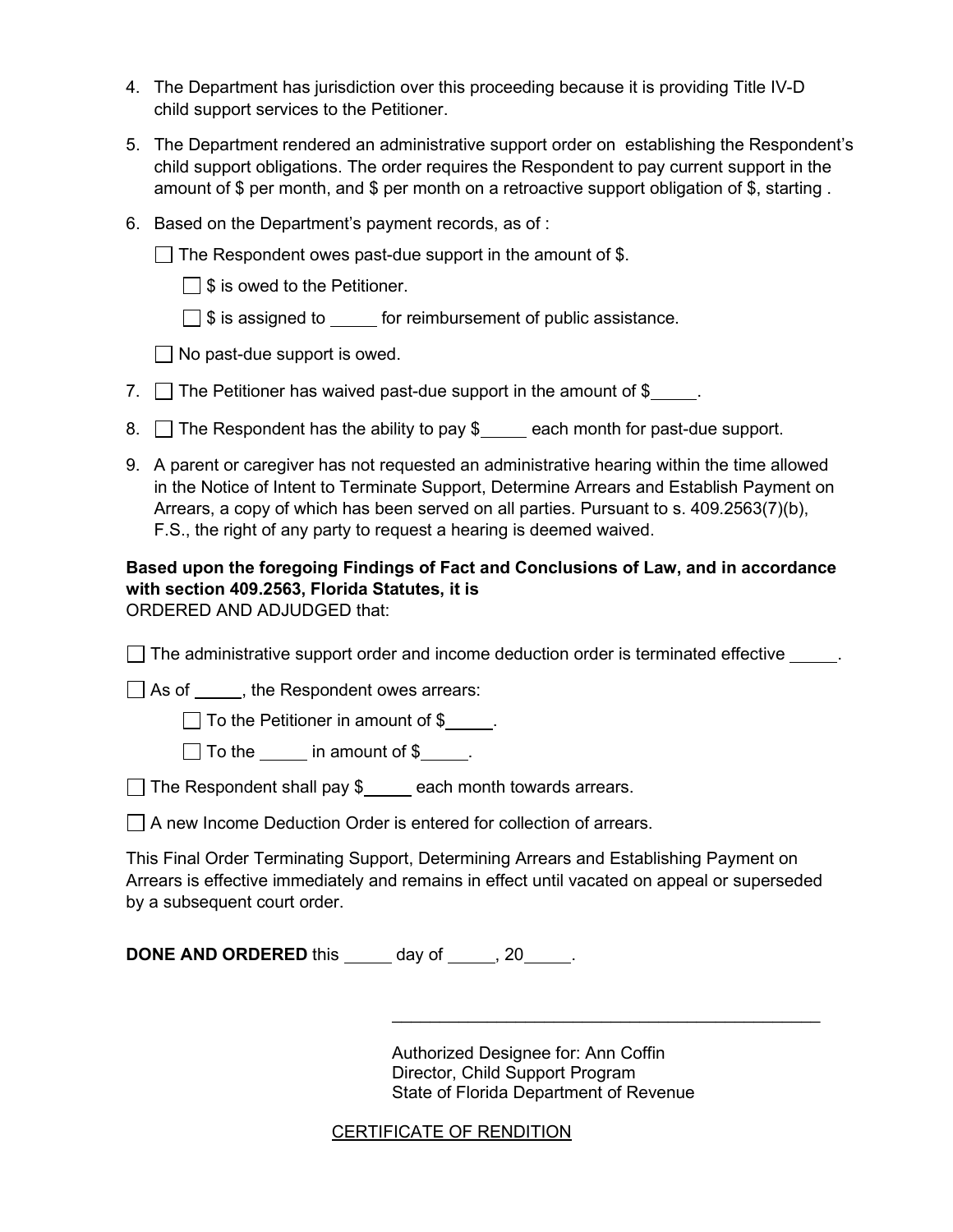I HEREBY CERTIFY that this Final Order Terminating Support, Determining Arrears and Establishing Payment on Arrears has been rendered on the above date as authorized by law.

Deputy Agency Clerk

 $\mathcal{L}_\text{max}$  , which is a set of the set of the set of the set of the set of the set of the set of the set of the set of the set of the set of the set of the set of the set of the set of the set of the set of the set of

Copies Furnished to: Clerk of the Circuit Court , Petitioner , Respondent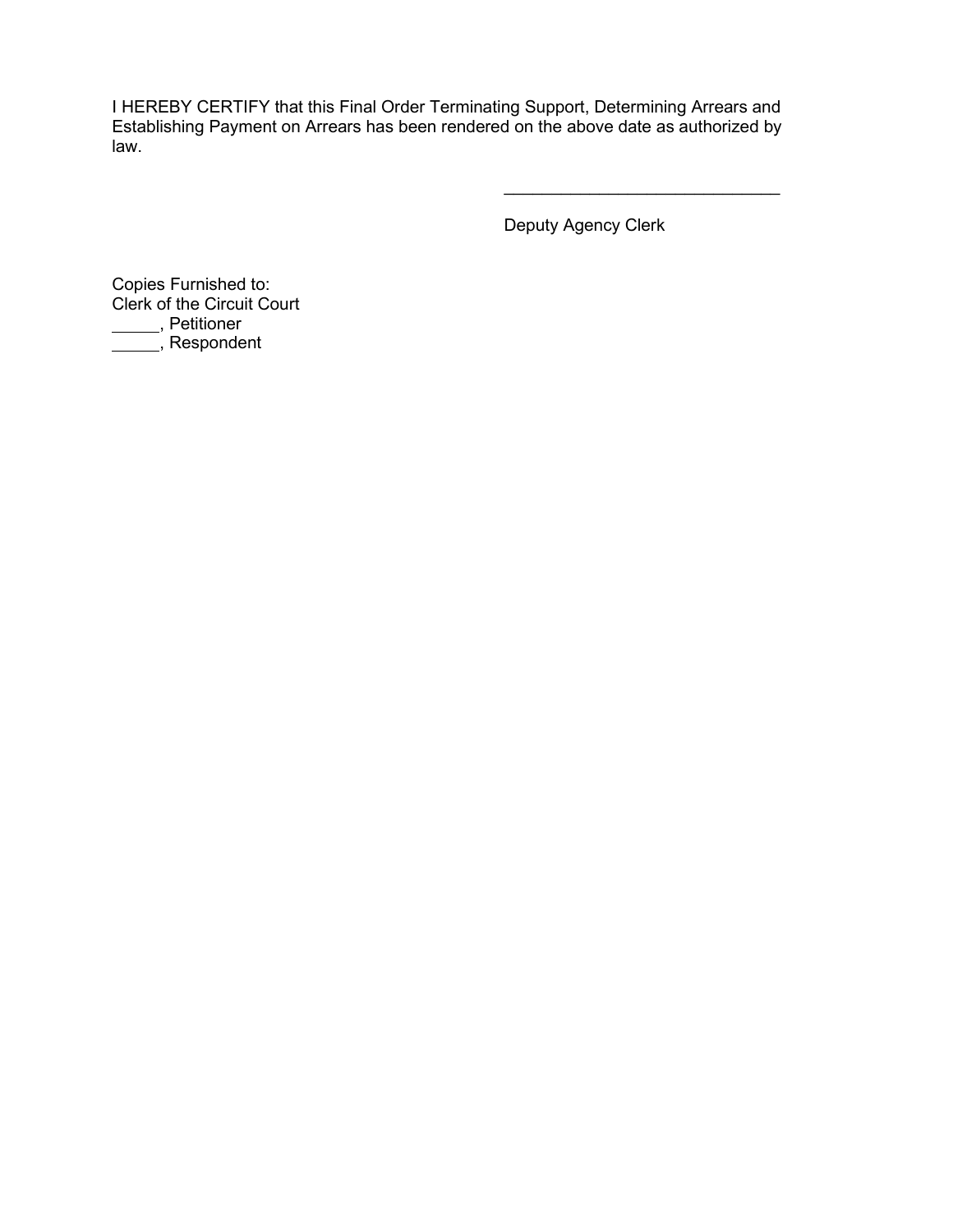### NOTICE OF RIGHT TO APPEAL

Any party who is adversely affected by the foregoing Final Order Terminating Support, Determining Arrears and Establishing Payment on Arrears has the right to ask for judicial review (Section 120.68, Florida Statutes). The request must be received within thirty (30) days of the filing date on this Final Order. To ask for judicial review, complete both of the following steps:

1. File an original Notice of Appeal as prescribed by the Florida Rules of Appellate Procedure, with the Deputy Agency Clerk of the Department of Revenue at:

> Department of Revenue Child Support Program Attention: Deputy Agency Clerk P.O. Box 8030 Tallahassee, Florida 32314-8030

2. File a copy of the Notice of Appeal, together with the filing fee (Section 35.22, Florida Statutes, or other applicable law) with the Clerk of the First District Court of Appeal or the Clerk of the District Court of Appeal for the district where the party seeking review resides.

Filing with either the DOR Deputy Agency Clerk or the Clerk of a District Court of Appeal is effective when the clerk receives the notice, not when it was mailed.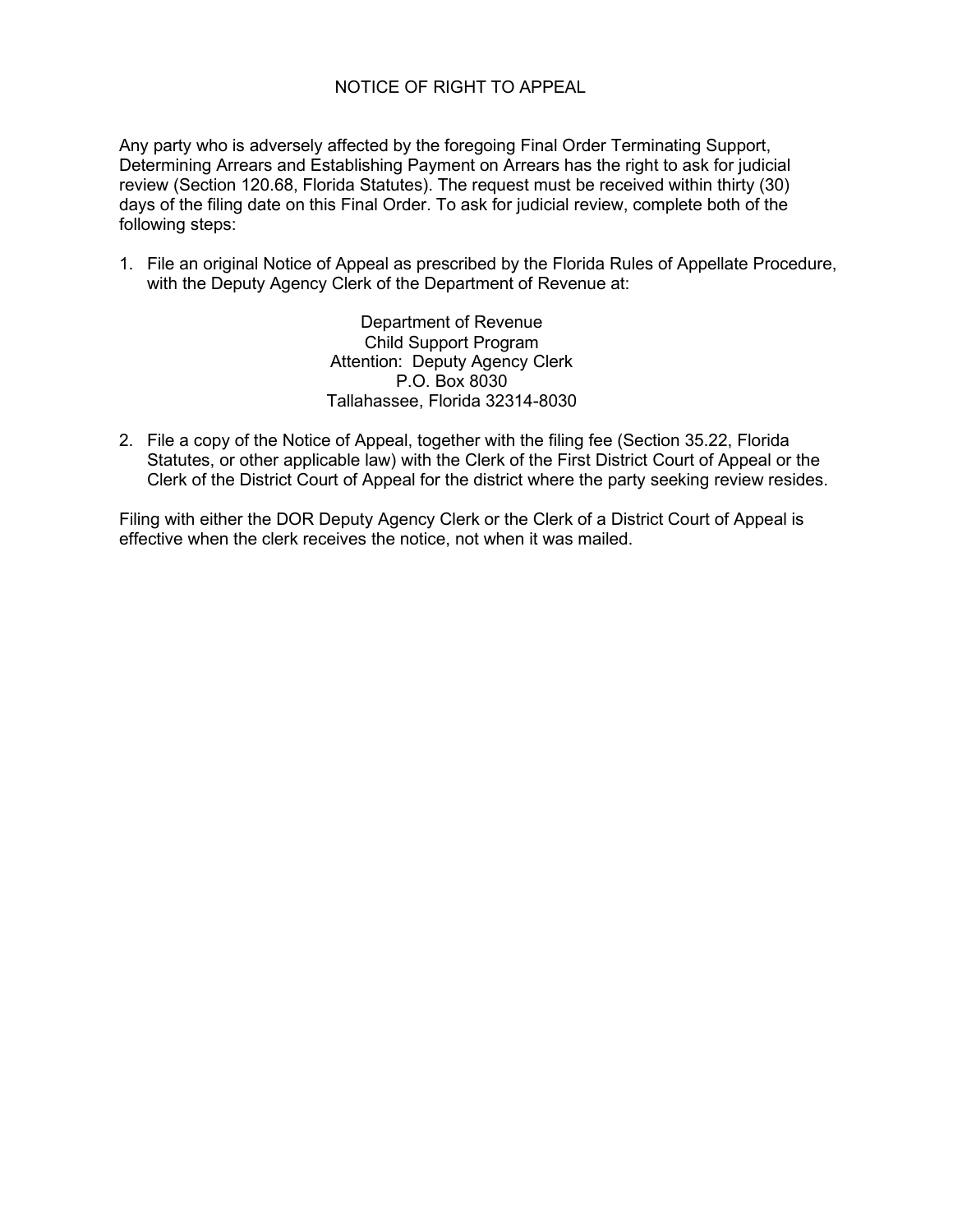

# **Request to Terminate Support**

Recipient Name Recipient Address

**IMPORTANT**

You must respond within 30 days.

Pick a date Child Support Case Number: Enter CSP Number

The Program may initiate action to terminate an administrative support order or support obligation for reasons listed below. To request termination, complete the attached form and return it within 30 days. We will review your request and determine whether to proceed with termination.

- 1. The parents reside together with the child(ren);
- 2. The child(ren) for whom support is ordered permanently resides with the parent who is ordered to pay support;
- 3. The parent who is ordered to pay support begins receiving Supplemental Security Income (SSI) after the support order is rendered;
- 4. The parent who is ordered to pay support has no income, is permanently disabled, and provides a doctor's statement that the parent is permanently disabled and unable to work; or
- 5. A court has terminated the parental rights of the parent who is ordered to pay support.

# **WHAT YOU NEED TO DO**

- 1. Complete the attached form.
- 2. Mail the completed form to:

Florida Department of Revenue Child Support Program Local office address Local office address

3. Fax the completed form to: Enter Fax Number

If the form is not returned within 30 days and you requested your child support case to be closed, the Program will initiate closure of your child support case and will not terminate support. If you do not want to terminate support, you do not need to return the form. If the order is not terminated, the parent who owes support remains obligated to pay support.

|              | Access your case online: childsupport.floridarevenue.com       |
|--------------|----------------------------------------------------------------|
| If you have  | Email us: FloridaRevenue.com/AskChildSupport                   |
| questions or | Chat with us or learn more at: floridarevenue.com/childsupport |
| need help:   | <b>Call:</b> Select number                                     |
|              | Para asistencia en español, llame al 850-488-5437 y marque 7   |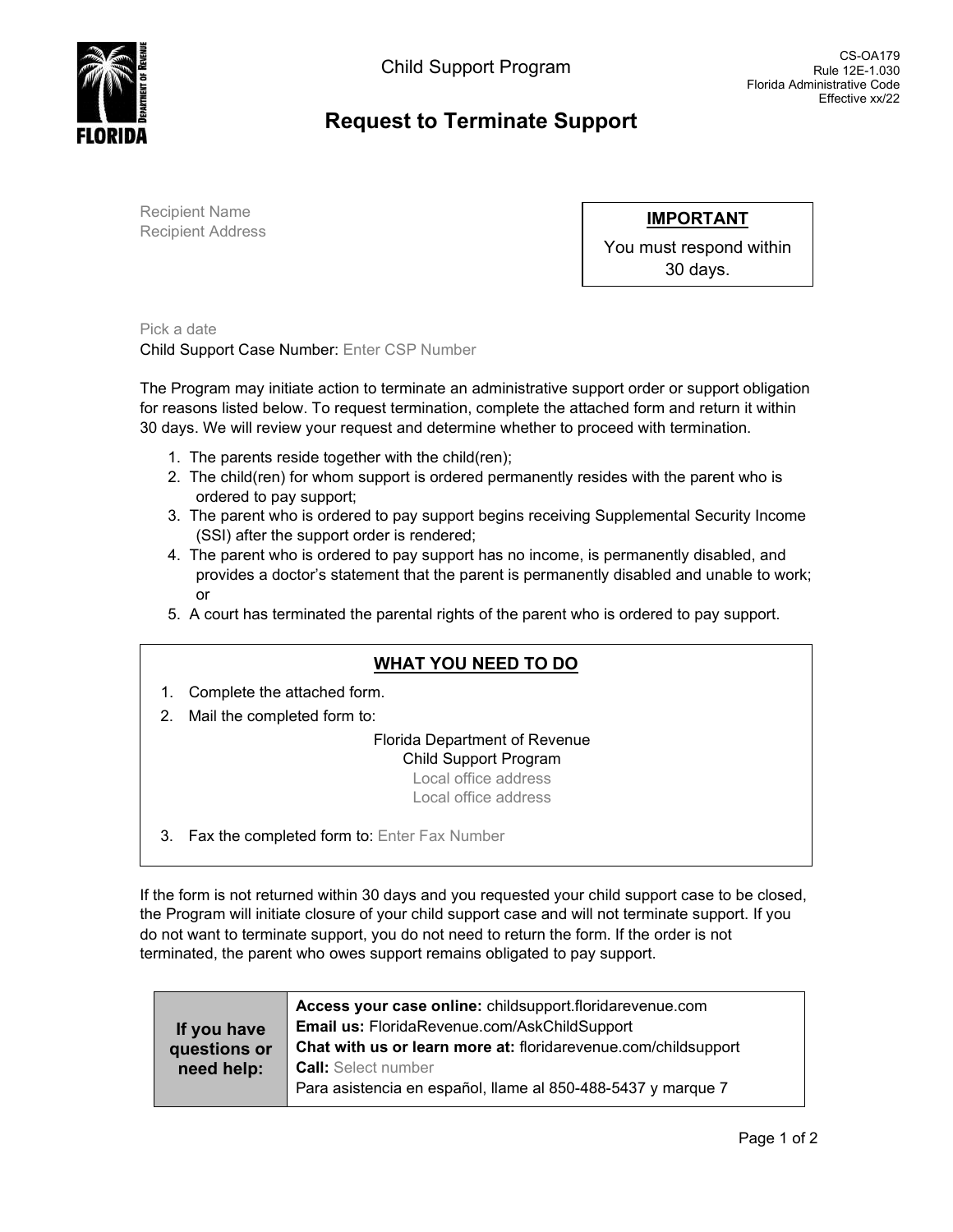# **Request to Terminate Support**

- 1. Name of parents or caregiver: Parent or caregiver due support: Name Parent who owes support: Name
- 2. Child support case number and depository number: Child support case number: CSP Case Number **Depository number: Depository Number**
- 3. Name of child(ren) in the order:

| Name | <b>Name</b> |
|------|-------------|
| Name | <b>Name</b> |
| Name | <b>Name</b> |
| Name | <b>Name</b> |

4. Reason for request to terminate support. (Attach documentation that supports your request.) **This section must be completed.**

 $\_$  $\_$  , and the set of the set of the set of the set of the set of the set of the set of the set of the set of the set of the set of the set of the set of the set of the set of the set of the set of the set of the set of th  $\_$  $\_$  , and the set of the set of the set of the set of the set of the set of the set of the set of the set of the set of the set of the set of the set of the set of the set of the set of the set of the set of the set of th  $\_$ 

- 5. I want to waive arrears owed to me. Yes  $\Box$  No  $\Box$ 
	- Arrears amount waived \$
- 6. I want to close my child support case. Yes  $\Box$  No  $\Box$

Under penalties of perjury, I declare that I have read this Request to Terminate Support and the facts stated in it are true.

 $Signed$ 

| Date |  |  |  |  |  |  |  |  |  |  |
|------|--|--|--|--|--|--|--|--|--|--|
|      |  |  |  |  |  |  |  |  |  |  |

Name (please print) \_\_\_\_\_\_\_\_\_\_\_\_\_\_\_\_\_\_\_\_\_\_\_\_\_\_\_\_\_\_\_\_\_\_